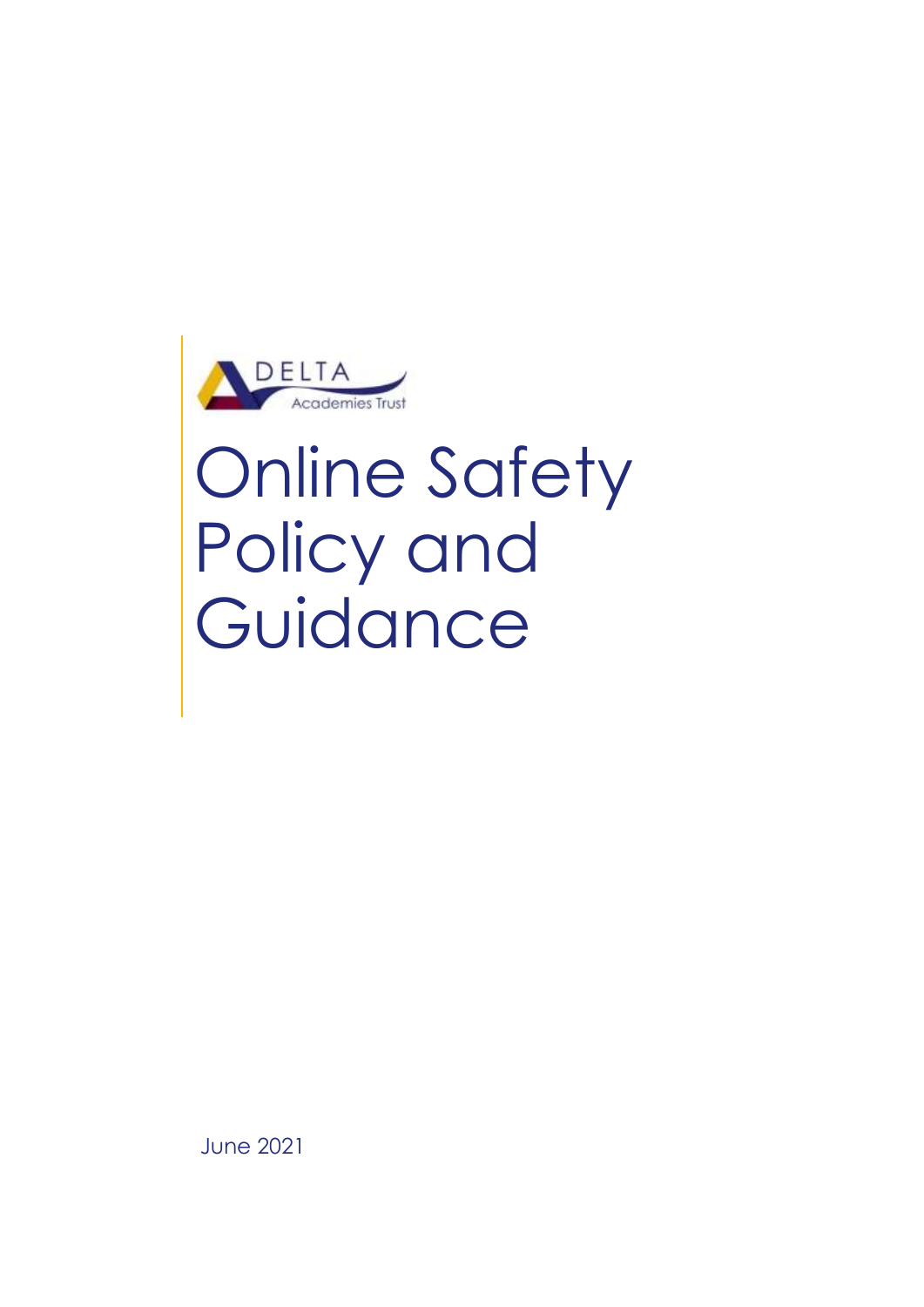# <span id="page-1-0"></span>**CONTENTS**

| 1.                                                                              |                                                          |  |  |  |  |  |  |
|---------------------------------------------------------------------------------|----------------------------------------------------------|--|--|--|--|--|--|
| 2.                                                                              |                                                          |  |  |  |  |  |  |
| 3.                                                                              |                                                          |  |  |  |  |  |  |
| 4.                                                                              |                                                          |  |  |  |  |  |  |
| 5.                                                                              |                                                          |  |  |  |  |  |  |
| 6.                                                                              |                                                          |  |  |  |  |  |  |
| 7.                                                                              |                                                          |  |  |  |  |  |  |
| 8.                                                                              |                                                          |  |  |  |  |  |  |
| 9.                                                                              |                                                          |  |  |  |  |  |  |
| 10.                                                                             |                                                          |  |  |  |  |  |  |
| 11.                                                                             |                                                          |  |  |  |  |  |  |
| 12.                                                                             | Mobile technologies, including removable media devices14 |  |  |  |  |  |  |
| 13.                                                                             |                                                          |  |  |  |  |  |  |
| 14.                                                                             |                                                          |  |  |  |  |  |  |
| 15.                                                                             |                                                          |  |  |  |  |  |  |
| 16.                                                                             |                                                          |  |  |  |  |  |  |
| 17.                                                                             |                                                          |  |  |  |  |  |  |
| 18.                                                                             |                                                          |  |  |  |  |  |  |
| Appendix 1 - Acceptable Use Agreement: Delta staff, AAB members and visitors 18 |                                                          |  |  |  |  |  |  |
|                                                                                 |                                                          |  |  |  |  |  |  |
|                                                                                 |                                                          |  |  |  |  |  |  |
|                                                                                 |                                                          |  |  |  |  |  |  |
|                                                                                 |                                                          |  |  |  |  |  |  |
|                                                                                 |                                                          |  |  |  |  |  |  |
|                                                                                 |                                                          |  |  |  |  |  |  |
|                                                                                 |                                                          |  |  |  |  |  |  |
|                                                                                 |                                                          |  |  |  |  |  |  |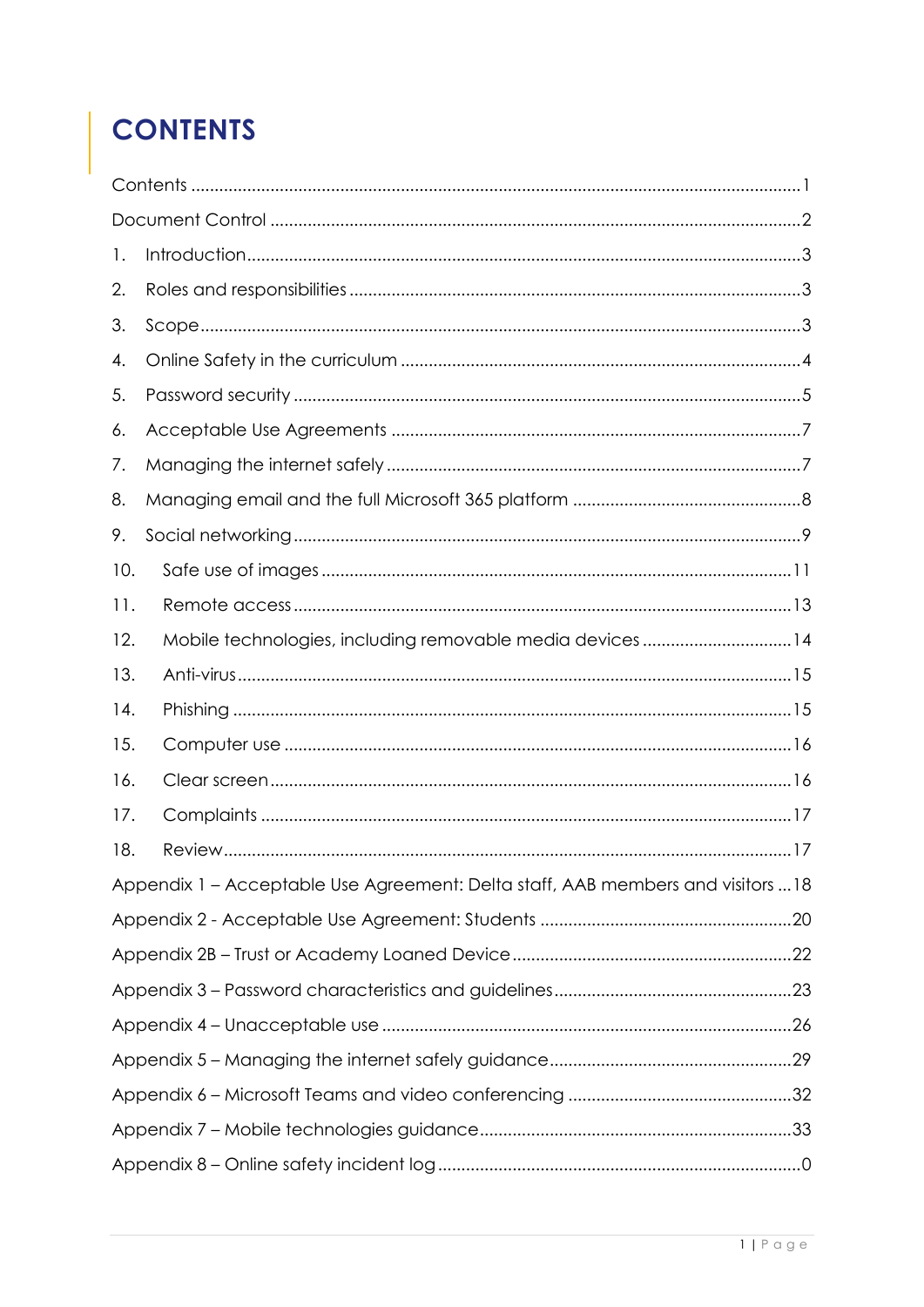# <span id="page-2-0"></span>**DOCUMENT CONTROL**

### **Who is this policy for?**

This policy applies to all Delta Members, Trustees, staff, students, AAB members, visitors and contractors.

### **This Policy Statement**

The aim of this policy is to protect the interests and safety of the whole Delta community and to highlight the range of risks associated with the use of ICT and related technologies.

### **Protective marking**

Not protectively marked.

### **Review date**

This policy will next be reviewed before June 2024.

### **Revision History**

| <b>REVISION   DATE</b> |           | <b>DESCRIPTION</b>                                                                                                                                                                                                                                                                                                                                                                                                                                                                                                                                                                                                                                      | <b>AUTHOR</b> |
|------------------------|-----------|---------------------------------------------------------------------------------------------------------------------------------------------------------------------------------------------------------------------------------------------------------------------------------------------------------------------------------------------------------------------------------------------------------------------------------------------------------------------------------------------------------------------------------------------------------------------------------------------------------------------------------------------------------|---------------|
|                        | June 2021 | Revised policy approved by the Audit and<br>Risk Committee.<br>Key changes summary:<br>Terminology change as per<br>DfE<br>$\bullet$<br>guidance.<br>• Phishing section added (section 15).<br>• Additional detail added to social<br>media section which addresses the use<br>of Instagram, WhatsApp and TikTok<br>$(section 9.6)$ .<br>• Remote access section updated to<br>include requirements around MFA<br>(Multi Factor Authentication) and VPN<br>(Virtual Private Network) (Section 11).<br>• Acceptable Use Agreement for<br>students updated (Appendix 2).<br>Trust or Academy loaned device<br>$\bullet$<br>agreement added (Appendix 2b). |               |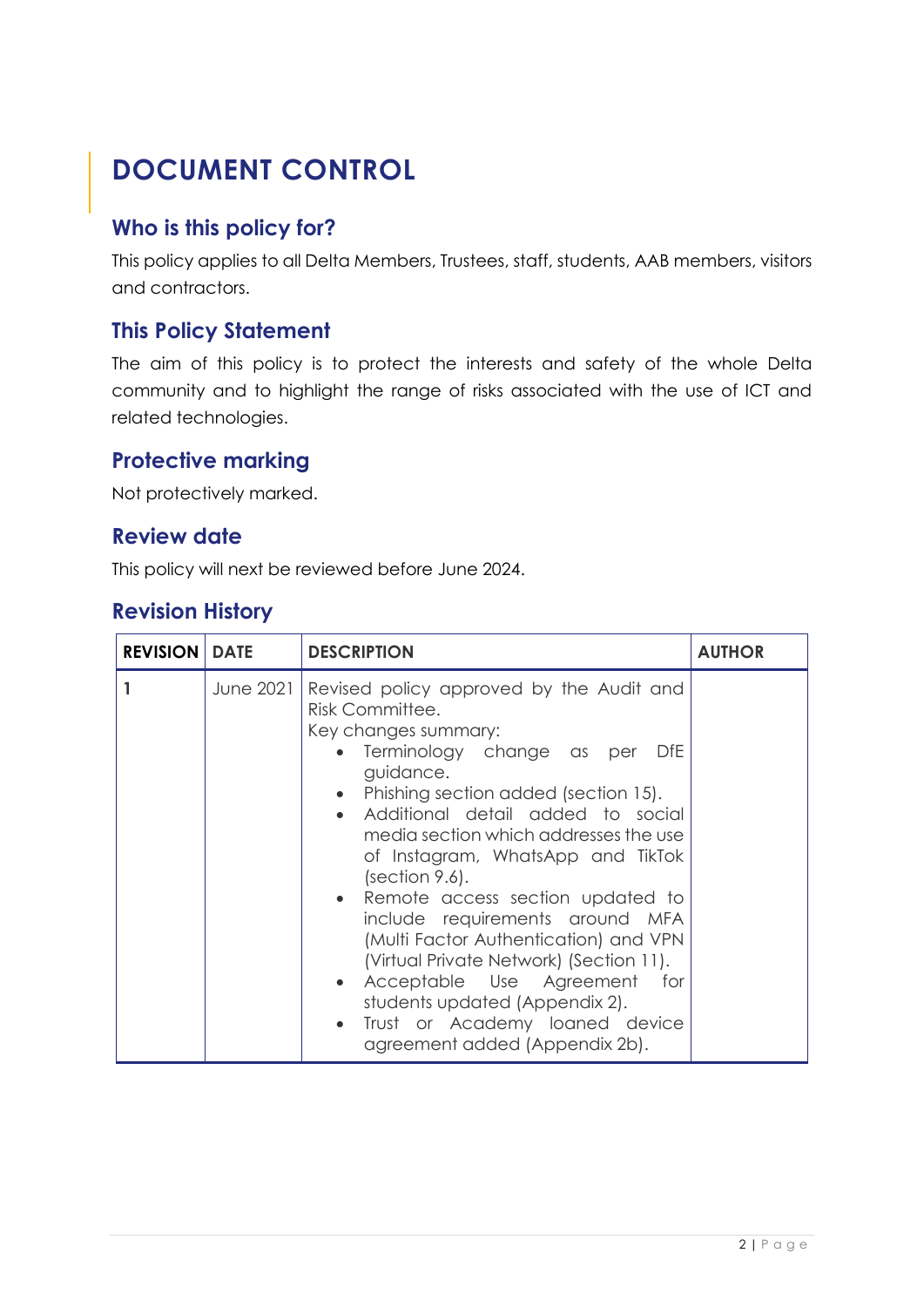# <span id="page-3-0"></span>**1.INTRODUCTION**

**1.1** Delta Academies Trust's (Delta) intention in publishing an Online Safety Policy is not to impose restrictions that are contrary to Delta's established culture of openness, trust and integrity. This policy, supported by the acceptable use agreements for staff, AAB Members, visitors and students, is designed to protect the interests and safety of the whole Delta community. All users need to be aware of the range of risks associated with the use of ICT and related technologies.

### <span id="page-3-1"></span>**2.ROLES AND RESPONSIBILITIES**

**2.1** The Principal/Head of Academy and AAB Members are responsible for ensuring that the policy and associated practices are embedded and monitored in Academies. Executive Leadership Team (ELT) members are responsible for the implementation of this policy in the Core Improvement Team.

**2.2** The Principal/Head of Academy may nominate an online learning or online safety lead in a standalone role or as part of their wider leadership remit. If no online learning or online safety lead is nominated, the Principal/Head of Academy will be deemed to be responsible for online safety/learning in their Academy.

**2.3** All elements of this policy apply to Members, Trustees, AAB Members, students, staff, contractors, consultants, and other workers at Delta, including all personnel affiliated with third parties. It also applies to members of the public who use or connect to Delta equipment. This policy applies to all equipment that is owned or leased by Delta and the use of other devices to access the Delta network.

**2.4** Any employee found to have violated any aspect of this policy and guidance may be subject to disciplinary action under Delta's Disciplinary Procedure, up to and including termination of employment. All staff will be asked to sign an Acceptable Use Agreement as part of their induction process - please see **Appendix 1.**

**2.5** For safeguarding and consistency for learning purposes, it is the responsibility of all staff and students to ensure that all online communications is through their designated Delta email address.

# <span id="page-3-2"></span>**3. SCOPE**

**3.1** This policy and guidance applies to both fixed and mobile internet technologies provided by Delta or an Academy (such as PCs, laptops, mobile phones, internet WIFI dongles, tablets, webcams, whiteboards, voting systems, digital video equipment, etc.) and technologies owned by students and staff, but brought onto Academy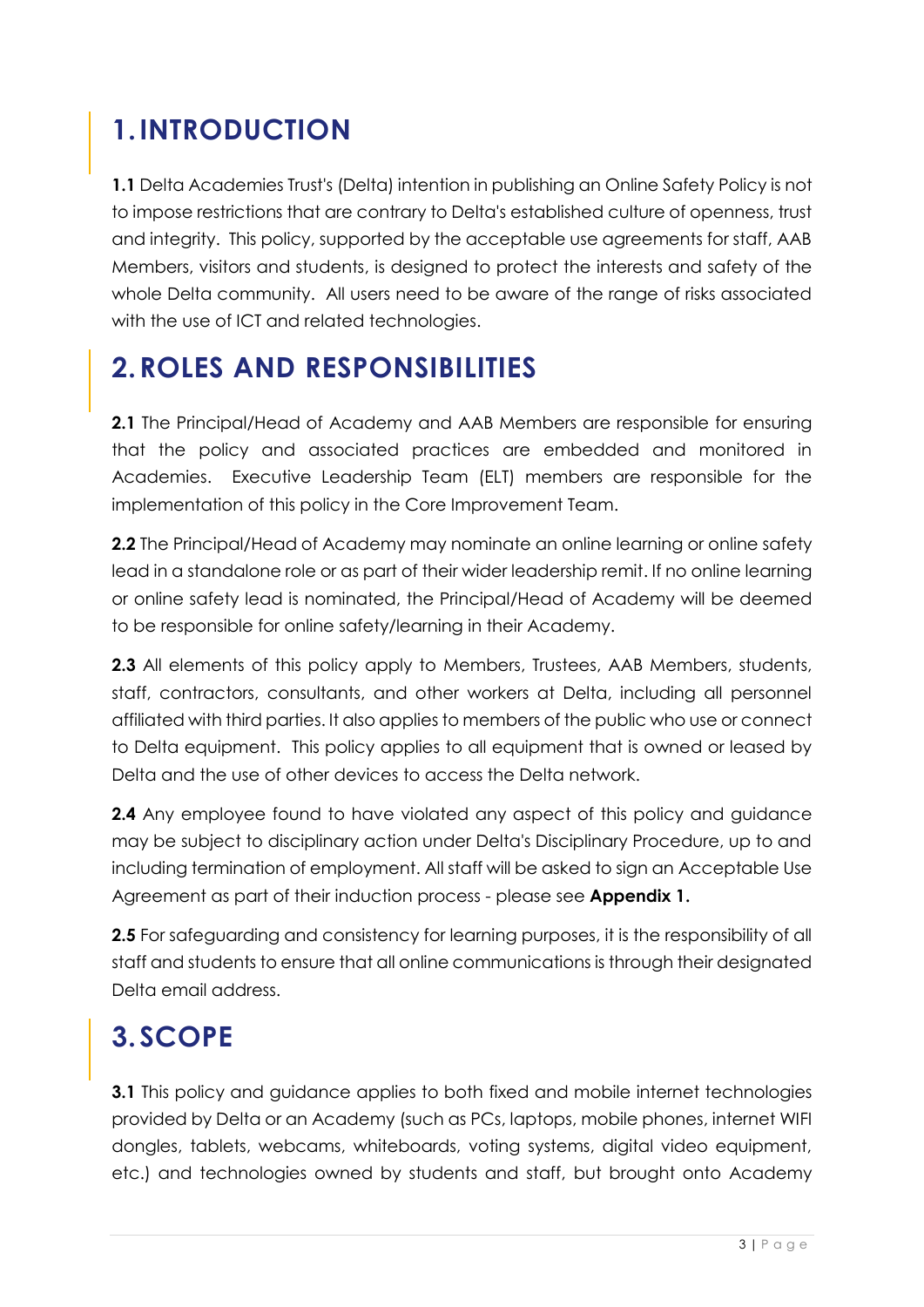premises (such as laptops, mobile phones, camera phones, PDAs and portable media players, etc.)

**3.2** This polices applies to any online platforms endorsed by the Trust to expand and enhance learning. (e.g. the Office365 Suite).

**3.3** These technologies are to be used for Trust and learning purposes in serving the interests of our students and staff in the course of normal or enhanced operations.

### <span id="page-4-0"></span>**4.ONLINE SAFETY IN THE CURRICULUM**

**4.1** Delta has a framework for teaching internet skills in Computing/ Life (PHSE) lessons.

**4.2** Delta provides opportunities within a range of curriculum areas to teach about online safety.

**4.3** Educating students on the dangers of technologies that may be encountered outside Delta is carried out both informally when opportunities arise and formally as part of the online safety curriculum.

**4.4** Students are made aware of the relevant legislation when using the internet such as data protection and intellectual property, which may limit what they want to do but also serves to protect them.

**4.5** Students are taught about copyright and respecting other people's information, images, etc. through discussion, modelling and activities.

**4.6** Students are made aware of the impact of online bullying and of how to seek help if they are affected by these issues. Students are also made aware of where to seek advice or help if they experience problems when using the internet and related technologies i.e. Learning Mentors, parent/carer, teacher/ trusted staff member, or an organisation such as Childline/Child Exploitation and Online Protection (CEOP) report abuse button.

**4.7** Students are taught to evaluate materials critically and to learn good searching skills through cross curricular teacher models, discussions and via the Computing curriculum.

### **4.8 Students with Additional Needs**

**4.8.1** Delta endeavours to ensure that each Academy creates a consistent message with parents of all students. However, staff are aware that some students may require additional teaching including reminders, prompts and further explanation to reinforce their existing knowledge and understanding of online safety issues.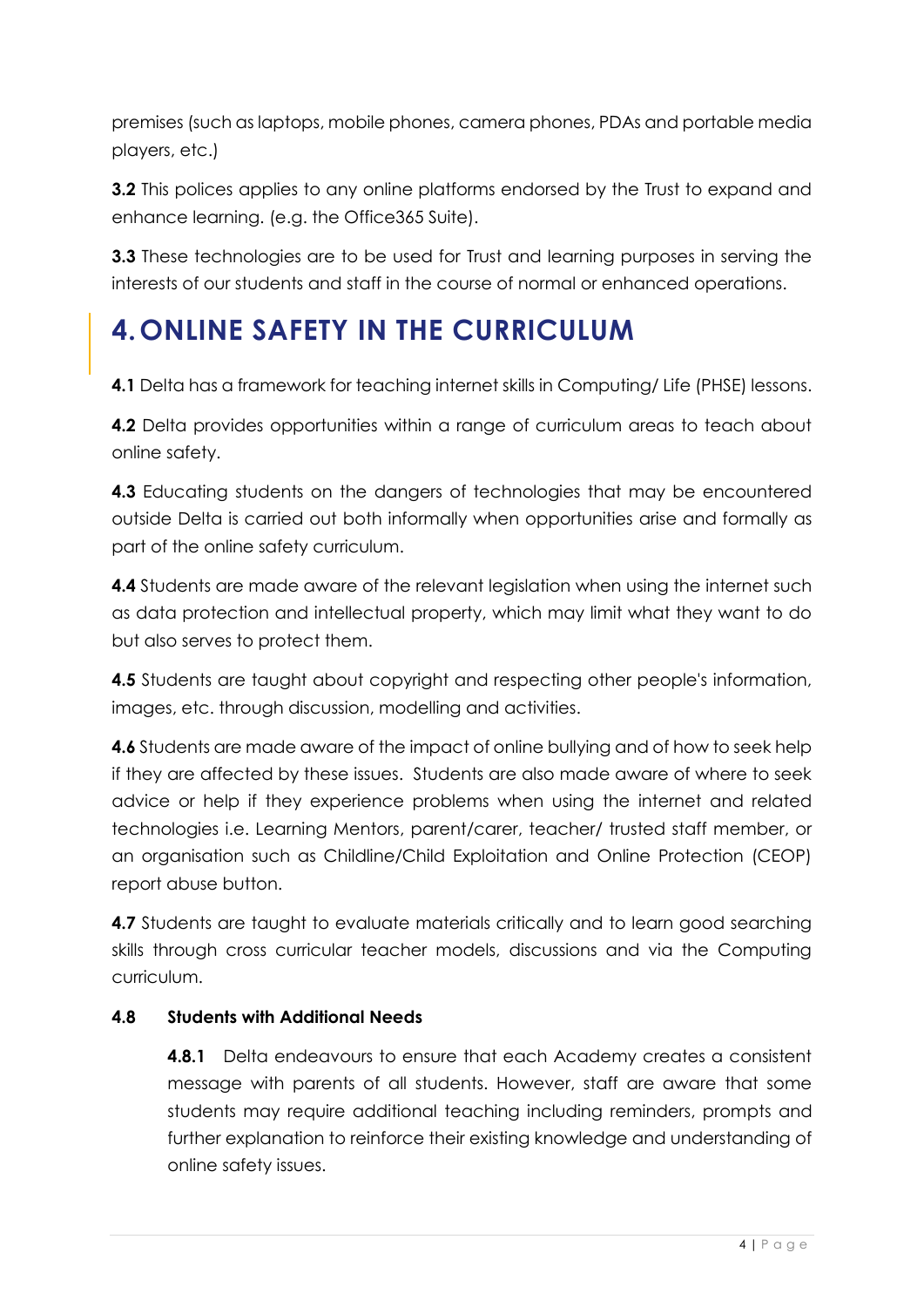**4.8.2** Where a student has additional needs in respect of social understanding, careful consideration should be given to group interactions when raising awareness of online safety. Internet activities must be planned and well managed for all children and young people and with particular care for children with these additional needs.

### **4.9 Parental Involvement**

**4.10** Parents/ carers are asked to read through and sign acceptable use agreements on behalf of their child on admission to the Academy. Please see **Appendix 2 and 2B.**

**4.11** Parents/ carers are required to make a decision as to whether they consent to images of their child being taken/ used in the public domain (e.g. on an Academy website). Please see **section 10.**

**4.12** The Academy disseminates information to parents relating to online safety where appropriate in the form of:

- **4.12.1** Information and celebration evenings;
- **4.12.2** Posters;
- **4.12.3** Website/ Online Learning Platform postings and learning platform training;
- **4.12.4** Newsletter items; and
- **4.12.5** Online, text message and email communication.

### <span id="page-5-0"></span>**5.PASSWORD SECURITY**

All users are responsible for implementing password security in all aspects of creating, protecting and managing passwords. Passwords for Delta systems must be created and managed in accordance with this policy. See **Appendix 3** for guidance.

### **5.1 Password Disclosure**

- **5.1.1** Users must not disclose their passwords to anyone.
- **5.1.2** Users must not write their passwords down under any circumstances.

**5.1.3** Unauthorised password disclosure is deemed a serious security matter and may be dealt with under Delta's Disciplinary Procedure and Acceptable Use Agreement, up to and including termination of employment for staff.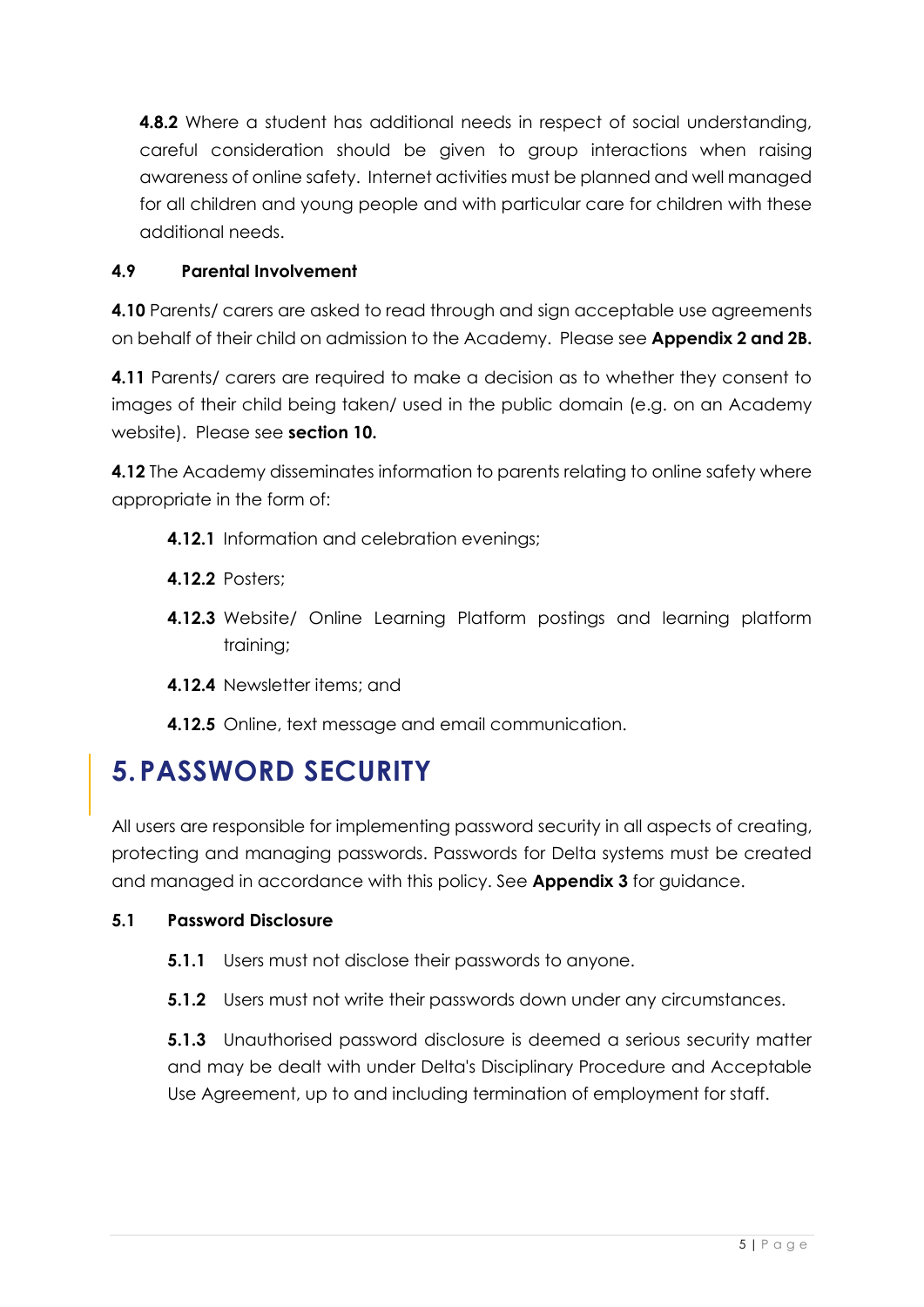### **5.2 Shared Passwords**

**5.2.1** There may be rare occasions when it is necessary to share a common password between more than one user, if having individual usernames and passwords is operationally unacceptable, such as where the sharing of equipment is required, and the logout and login times required to swap users are unacceptable.

**5.2.2** Any such arrangement **must** be authorised by ICT.

**5.2.3** All access to applications through the Microsoft 365 Platform including email, will be gained through the use of individual logins, which will have to be entered by each user independently.

### **5.3 Data Security**

**5.3.1** The accessing of Academy data is something that Delta takes very seriously.

**5.3.2** Any data shared with an external body must be subject to a data sharing agreement approved by the Data Protection Officer via dpo@deltatrust.org.uk.

**5.3.3** Staff must be made aware of their responsibilities when accessing Academy data.

### **5.3.4** They **must** not:

**5.3.4.1** Take copies of the data;

- **5.3.4.2** Allow others to view the data (unless this is required for business purposes);
- **5.3.4.3** Edit the data unless specifically requested to do so by the Principal/Head of Academy;
- **5.3.4.4** Leave SIMS or other programmes/applications open for students to view;
- **5.3.4.5** Leave their workstations unlocked when leaving the classroom;
- **5.3.4.6** Allow a student to use the teacher's PC; and
- **5.3.4.7** Share staff passwords or store passwords insecurely.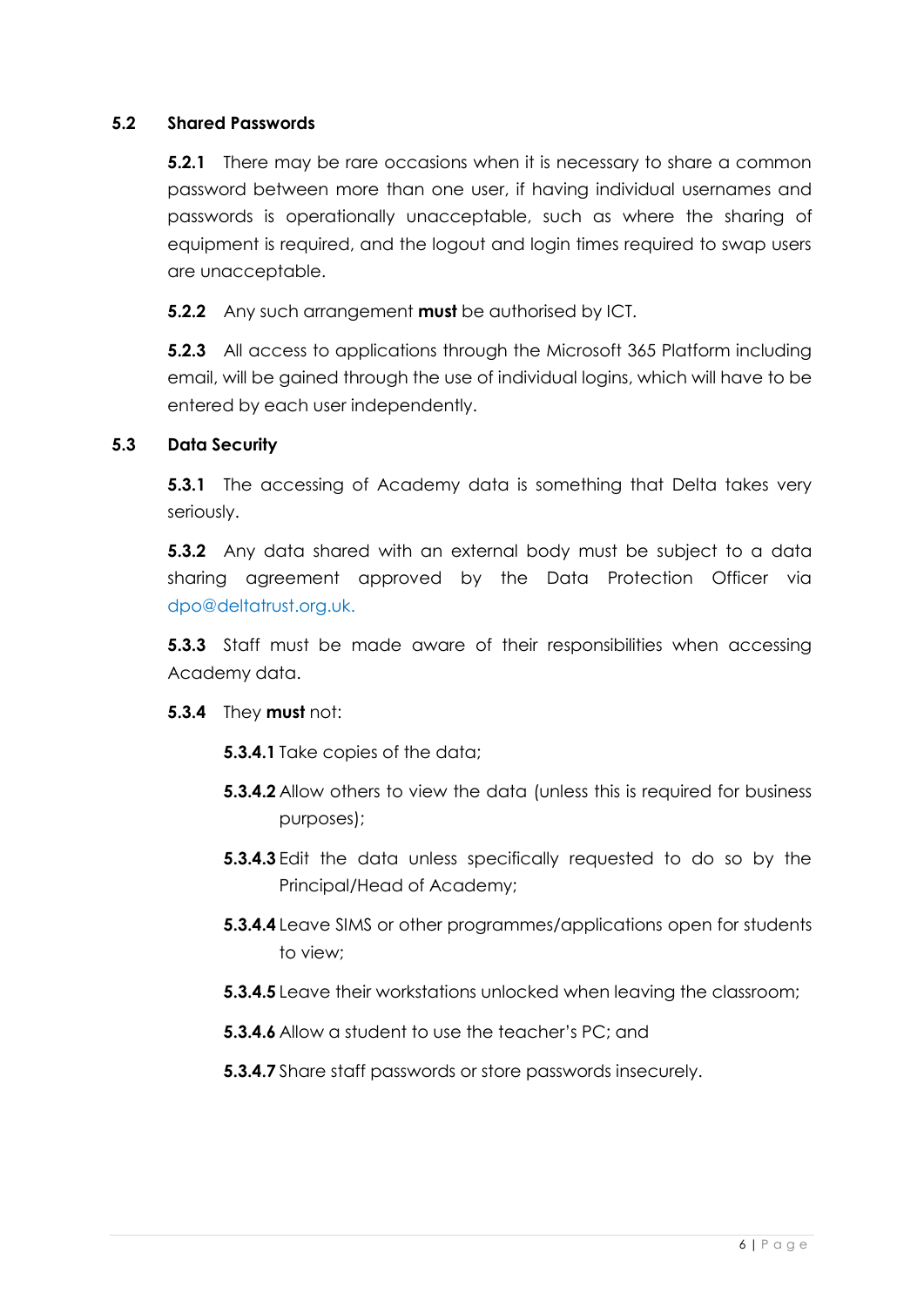# <span id="page-7-0"></span>**6.ACCEPTABLE USE AGREEMENTS**

Effective security is a team effort involving the participation and support of every Delta employee, student and partner who deals with information and/or information systems. It is the responsibility of every computer user to know these guidelines, and to conduct their activities accordingly.

### **6.1 General Use and Ownership**

**6.1.1** While the Delta Core Information Technology Services team (CITS) wishes to provide a reasonable level of privacy, users should be aware that the data or emails they create on the Delta systems remain the property of Delta. Because of the need to protect the Delta network, management cannot guarantee the confidentiality of information stored on any network device belonging to Delta or Delta systems e.g. Office365.

**6.1.2** Staff are responsible for exercising good judgment regarding the reasonableness of personal use. If there is any uncertainty, staff should consult their supervisor or manager.

**6.1.3** For security and network maintenance purposes, authorised individuals within Delta may monitor equipment, systems and network traffic at any time.

**6.1.4** Delta reserves the right to audit networks and systems on a periodic basis.

### **6.2 Acceptable Use Agreements**

Users should sign the relevant acceptable use agreement in **Appendices 1, 2 and 2B.**

### **6.3 Unacceptable Use**

The activities listed in **Appendix 4** are prohibited.

### <span id="page-7-1"></span>**7.MANAGING THE INTERNET SAFELY**

**7.1** Delta monitors Internet use from all computers and devices connected to the corporate network. For all traffic, the monitoring system must record the source IP Address, the date, the time, the protocol, and the destination site or server. Where possible, the system should record the User ID of the person or account initiating the traffic. Internet Use records must be preserved for ninety (90) days.

**7.2** Core Information Technology Services (CITS) members may access all reports and data if necessary to respond to a security incident. Internet Use reports that identify specific users, sites, teams, or devices will only be made available to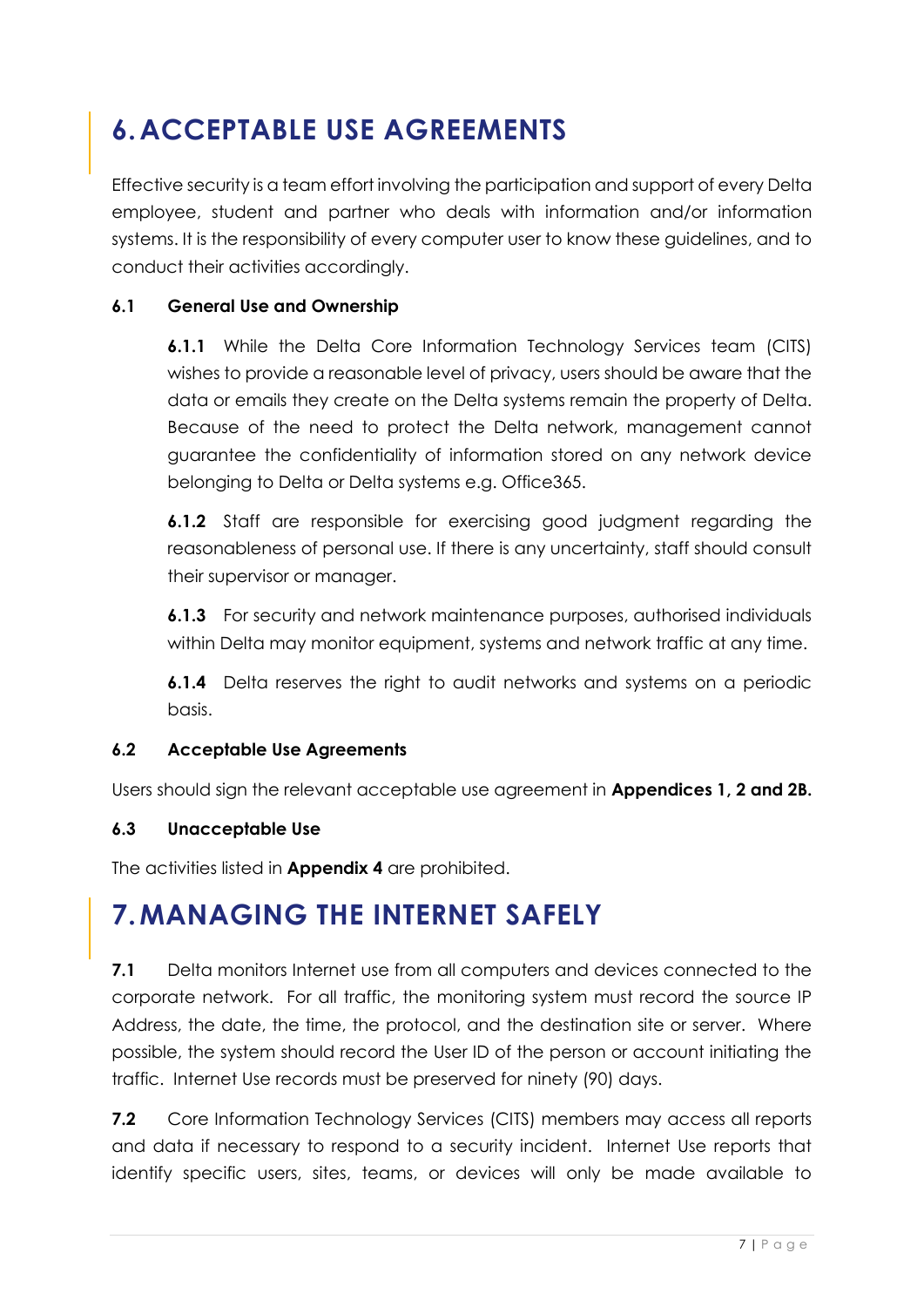associates outside the CITS upon written or email request to CITS from a management team member (with authorisation from ELT or the Director of HR). Further guidance on managing the internet safely is provided in **Appendix 5.**

# <span id="page-8-0"></span>**8.MANAGING EMAIL AND THE FULL MICROSOFT 365 PLATFORM**

**8.1** The Microsoft 365 Platform (Outlook, Teams etc.) which hosts the Delta email system must not to be used for the creation or distribution of any disruptive or offensive messages, including offensive comments about race, gender, hair colour, disabilities, age, sexual orientation, pornography, religious beliefs and practice, political beliefs, or national origin. Staff or students who receive any emails with this content should report the matter immediately. Staff should report this to their Line Manager and students should report this to their Learning Manager or relevant member of SLT. Any breach of this online safety policy may be dealt with under the acceptable use agreements for all users, the Delta Disciplinary Procedure, up to and including termination of employment for staff, the relevant section of the Behaviour/Care, Support, Guidance and Behaviour Policy for pupils/students and the Code of Conduct for Members, Trustees and AAB members .

### **8.2 Personal Use**

Using a reasonable amount of Delta Academies Trust resources for personal emails is acceptable, but non-work related email must be saved in a separate folder from work related email.

Sending chain letters or joke emails from a Delta email account is prohibited. Virus or other malware warnings and mass mailings from Delta accounts must be approved by CITS before sending. Designated user groups are set up for the receipt of multitarget communication.

### **8.3 Monitoring**

Delta staff or students shall have no expectation of privacy in anything they store, send or receive on the Trust's email or wider online learning platforms. Delta may monitor messages without prior notice. Delta is not obliged to monitor email messages.

### **8.4 Email Forwarding Policy**

Delta staff and secondary students are provided with a Delta email account. Staff and secondary students are not permitted to use personal email accounts for Delta purposes. Unless approved by an employee's Line Manager or Learning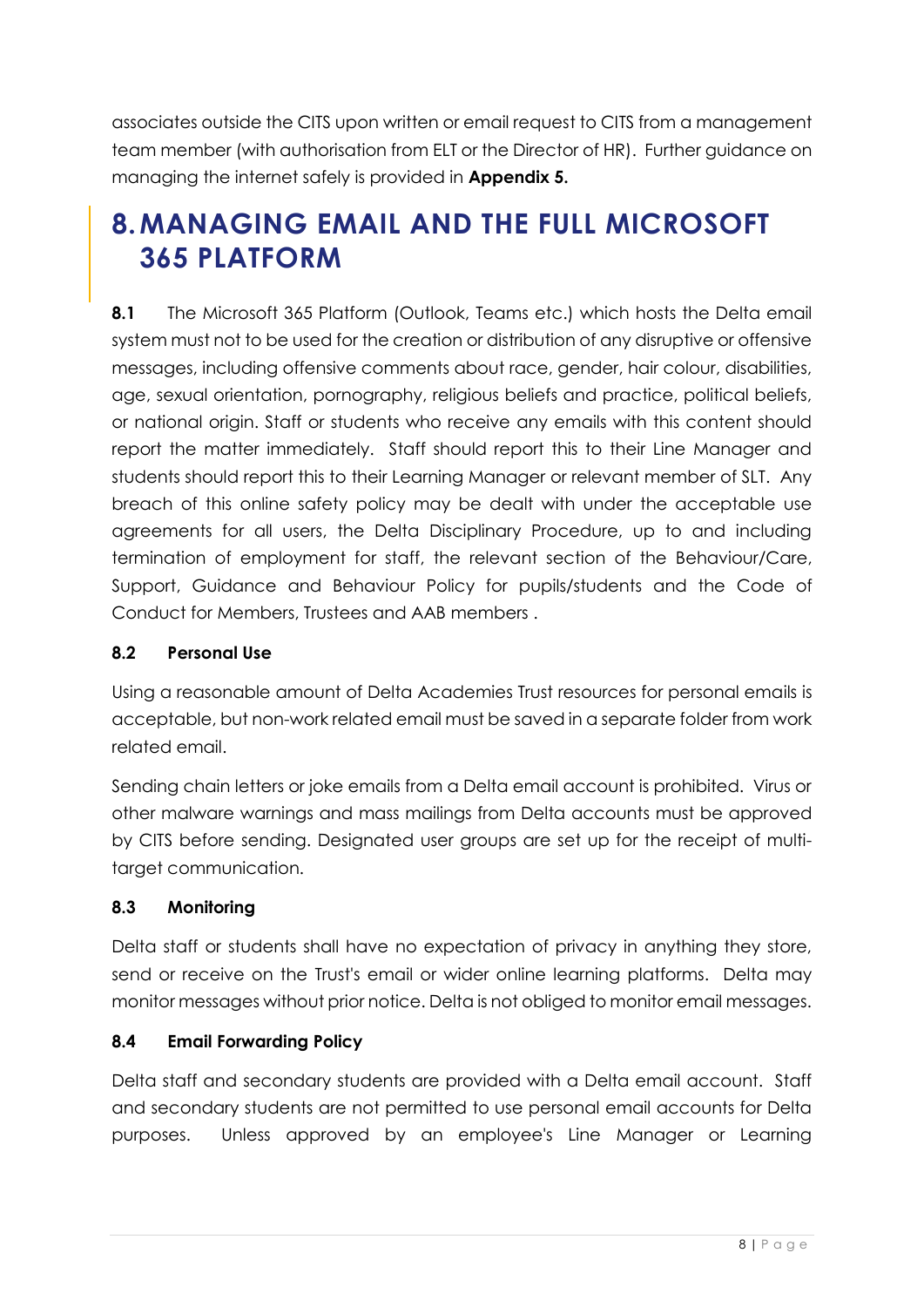Manager/relevant member of SLT, Delta email will not be automatically forwarded to an external email address.

# <span id="page-9-0"></span>**9. SOCIAL NETWORKING**

**9.1** Delta does not discourage staff and students from using such services in their own time. However, all should be aware that Delta will take seriously any occasions where the services are used inappropriately. If online bullying or harassment is found to have taken place, these will be dealt with in accordance with the Acceptable Use Agreements, Delta Harassment and Bullying policy for staff, the relevant section of the Behaviour/Care, Support, Guidance and Behaviour Policy for pupils/students and the Code of Conduct for Members, Trustees and AAB members.

**9.2** It is important to recognise that there are also issues regarding the appropriateness of some content, contact, culture and commercialism. To this end, we encourage staff and students to think carefully about the way that information can be added and removed by all users, including themselves, from these sites. Additional guidance for both staff and students is included in **Appendix 5.**

**9.3** Any serious misuse of Social Networking sites will be dealt with in accordance with the Delta Disciplinary policy.

**9.4** Guidance is provided below in respect of Facebook, Twitter, Instagram, WhatsApp and TikTok. The same principles should be applied to other social networking sites. This list is not exhaustive.

### **9.5 Facebook**

**9.5.1** Delta Academies are not permitted to have Facebook accounts. Corporate marketing accounts will only be allowed with ELT authorisation.

**9.5.2** Staff may use Facebook in their own time using their own IT assets. However:

**9.5.2.1** under no circumstances should students or ex-students under the age of 18 be accepted as a friend. Failure to follow this will result in disciplinary action being taken. If a child requests a member of staff as a friend then the child's parents must be informed. This should be reported to SLT who will arrange for parents to be contacted;

**9.5.2.2** staff are asked to use extreme caution if a parent makes contact through Facebook. In the event of communicating with a parent or adult associated with a child who attends the school, an employee must not make any comments about students, staff or parents;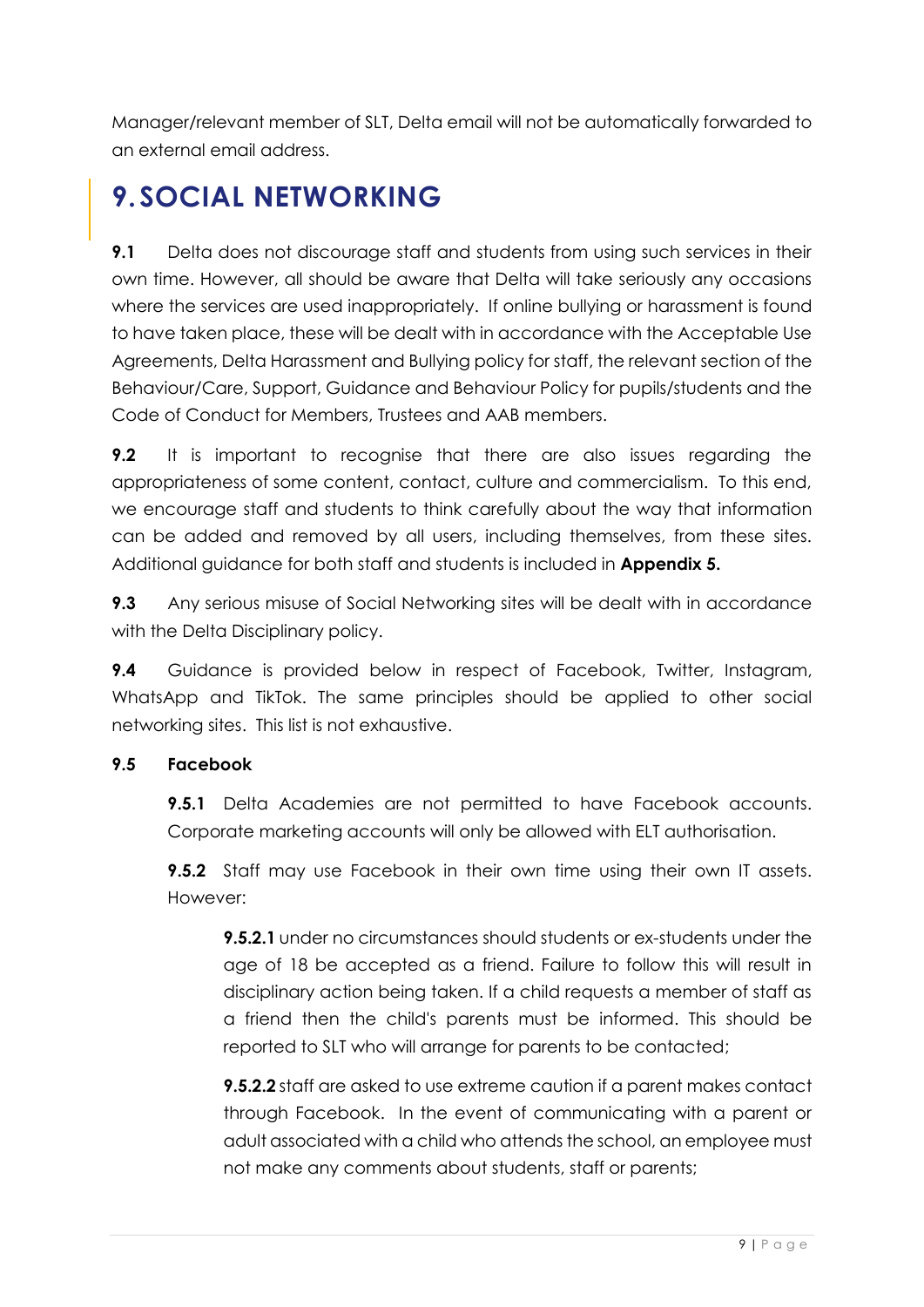**9.5.2.3** any statements or status remarks made by staff must not contain any comments about Delta, the Academy, staff, parents or students.

### **9.6 Instagram, WhatsApp, TikTok**

**9.6.1** Staff may use the above social networking sites in their own time using their own IT assets. However:

**9.6.1.1** under no circumstances should students or ex-students under the age of 18 be accepted as followers or contacts. Failure to follow this will result in disciplinary action being taken. If a child requests to follow or communicate with a member of staff via these methods then the child's parents must be informed.

**9.6.1.2** staff are asked to not make contact with parents or students using these methods.

**9.6.1.3** any content or correspondence must not contain any comments about Delta, the Academy, staff, parents or students.

**9.6.1.4** for any social media usage requests outside of this policy, please contact the Principal/Head of Academy or ICT department in the first instance.

### **9.7 Twitter**

Delta Academies may use Twitter social networking as method of communication with stakeholders. This communication is permitted by Delta providing it adheres to the following guidelines:

**9.7.1** The Principal/Head of Academy is responsible for the content of the Academy Twitter feed.

**9.7.2** The Twitter feed must be used for Academy purposes only. The content must be appropriate and considered and must not contain reference to any personal/political views.

**9.7.3** Access to an Academy Twitter account will be managed by the Principal/Head of Academy with an authorised user list available to Delta on request.

**9.7.4** An administration account for all Academy Twitter feeds must be submitted to Delta CITS upon request.

**9.7.5** Inappropriate content posted via Twitter will result of suspension of the account and control of the account will be taken by Delta CITS.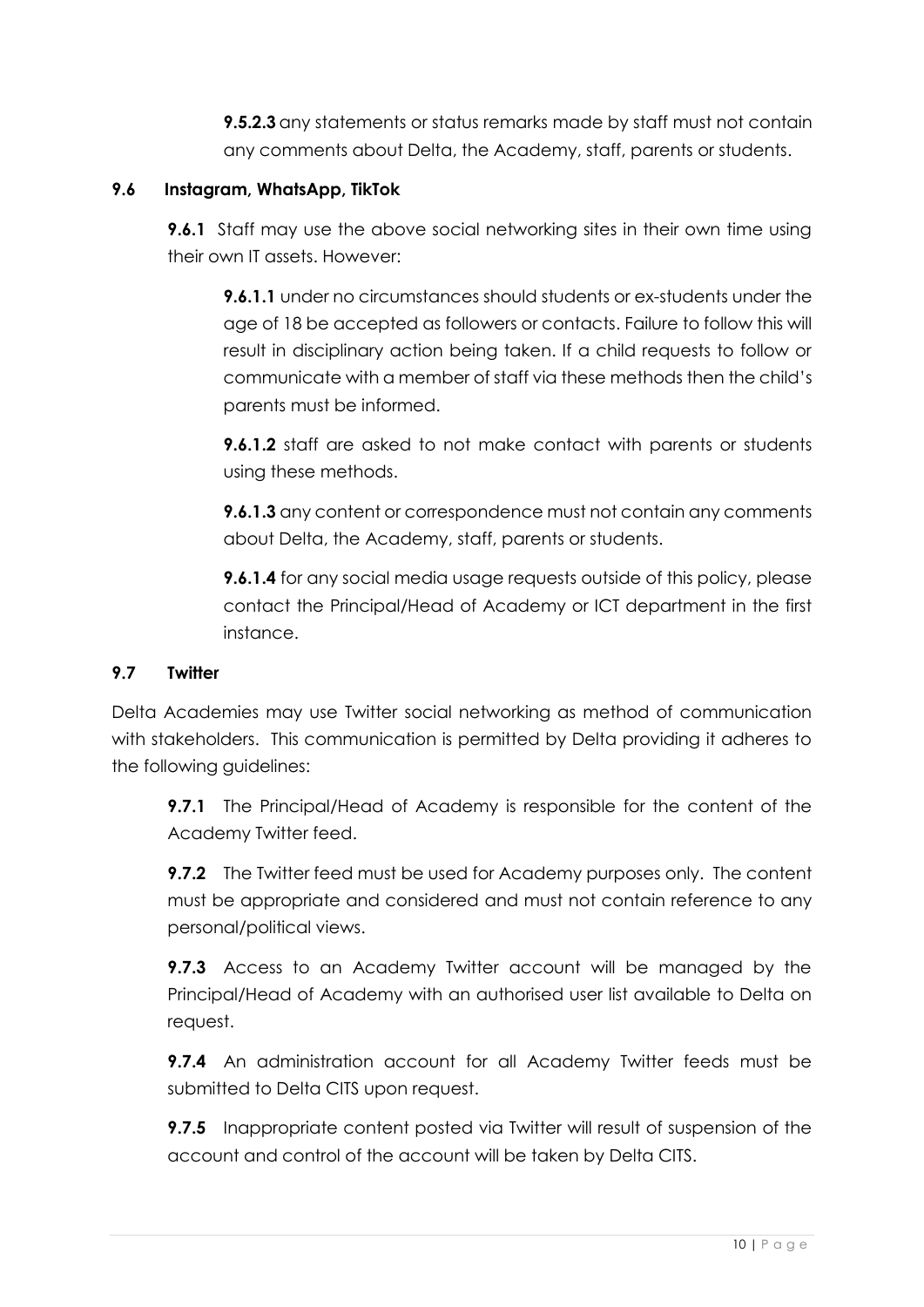# <span id="page-11-0"></span>**10. SAFE USE OF IMAGES**

**10.1** Digital images are easy to capture, reproduce and publish and also to misuse. It is not always appropriate to take or store images of any member of the Academy community or public, without first seeking consent and considering the images for appropriateness.

**10.2** With the written consent of parents (on behalf of pupils/students) and staff, Academies may permit the appropriate taking of images and recordings by staff and pupils/students with Academy equipment.

**10.3 Staff** are not routinely permitted to use personal digital equipment, such as mobile phones and cameras, to record images of students; this includes when on field trips. However, with the express permission of the Principal/Head of Academy, images can be taken provided they are transferred immediately and solely to the Academy's network and deleted from the staff device. IT support may be required to complete this.

**10.4 Pupils and students** are not permitted to use personal digital equipment, including mobile phones and cameras, to record images of the others; this includes when on field trips. However, with the express permission of the Principal/Head of Academy, images can be taken provided they are transferred immediately and solely to the Academy's network and deleted from the student's device.

**10.5 Pupils/students** are permitted to use personal digital equipment to access the online learning platforms and their wider functionality for directed learning activities. They may take images and recordings of their own work and upload these to the learning platform.

### **10.6 Consent of Adults Who Work at the Academy**

Permission to use images of all staff who work at the Academy should be sought on induction and a copy retained in the individual's personnel file.

### **10.7 Publishing Students' Images and Work**

**10.7.1** On a child's entry to the Academy, parents/carers will be asked to give permission to use their child's work/photos in the following ways:

**10.7.1.1** on the Academy or Trust web site: **10.7.1.2** on the Office365 environment e.g. learning platform, Teams;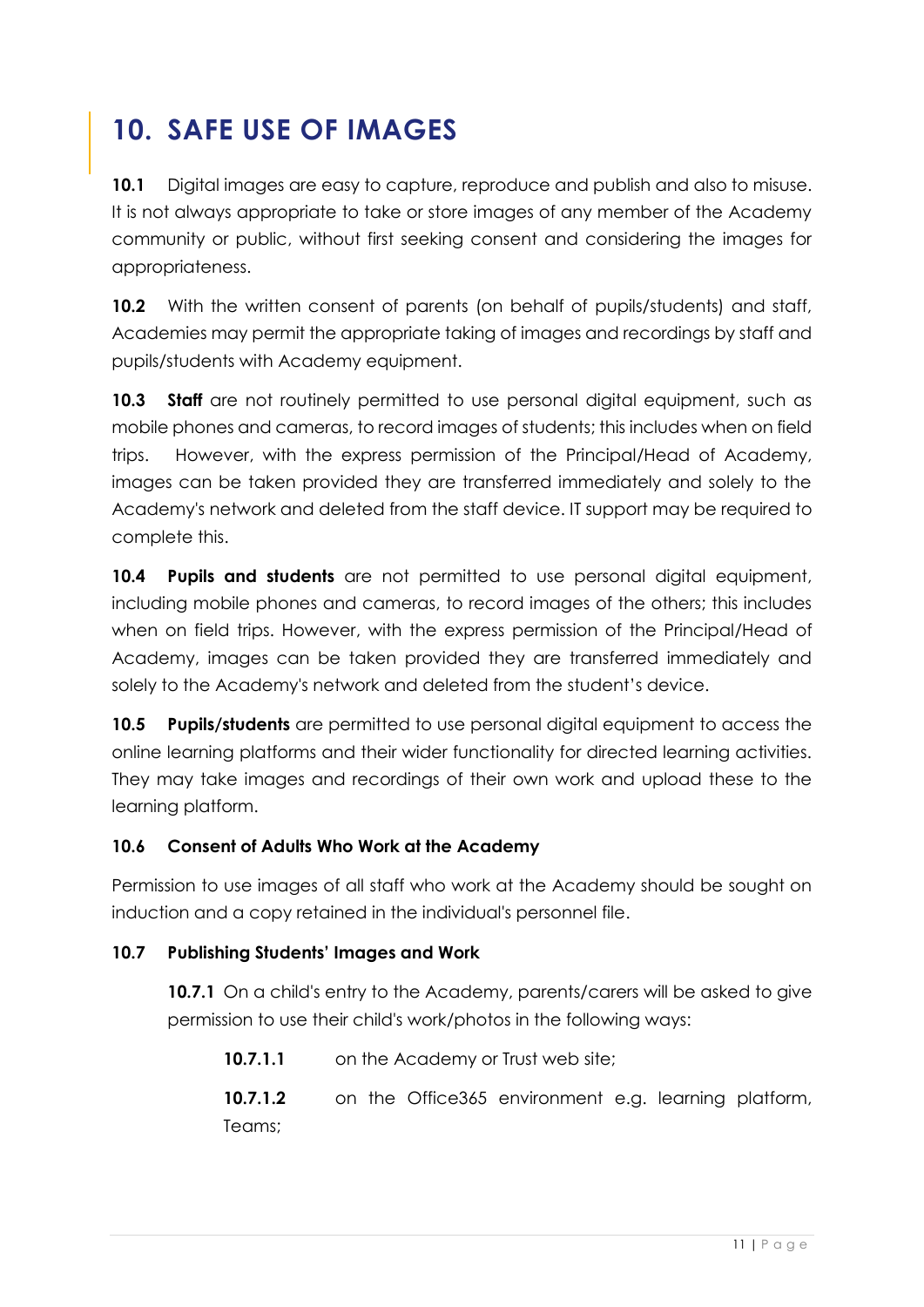**10.7.1.3** in the Academy prospectus and other printed publications that the Academy may produce for promotional purposes;

**10.7.1.4** recorded/ transmitted on a video or webcam;

**10.7.1.5** in display material that may be used in the Academy's/Trust's communal areas;

**10.7.1.6** in display material that may be used in external areas e.g. an exhibition promoting the Academy/Trust; and

**10.7.1.7** general media appearances, e.g. local/national media/press releases sent to the press highlighting an activity (sent using traditional methods or electronically).

**10.7.2** This consent form (please see **Appendix 4** of the Data Protection Policy) is considered valid for the entire period the child attends the Academy unless there is a change in the child's circumstances where consent could be an issue, e.g. divorce of parents, custody issues, etc.

**10.7.3** In general terms, if a student is aged 13 or over, then we will assume that they have the competence to understand and provide or withdraw consent to the use of their data. Each student and the level of their understanding must be judged on a case-by-case basis.

**10.7.4** Parents/carers (or students if aged 13 or over or are otherwise deemed competent to give consent) may withdraw permission, in writing, at any time. Consent has to be given by the person with parental responsibility or the student themselves (if aged 13 or over or are otherwise deemed competent to give informed consent) to be valid.

**10.7.5** Students' full names will not be published alongside their image. Email and postal addresses of students will not be published. Before posting student work on the Internet, a check needs to be made to ensure that permission has been given for work to be displayed. No photos should be uploaded to website or put in any publications without prior checking with the Principal/Head of Academy or nominated responsible person at the Academy.

**10.7.6** Only Delta or the nominated responsible person at the Academy has authority to upload images to the Academy website**. If links to YouTube are provided, a disclaimer must state that this link is to an external website and that Delta is not responsible for the content of external sites.**

### **10.8 Storage of Images**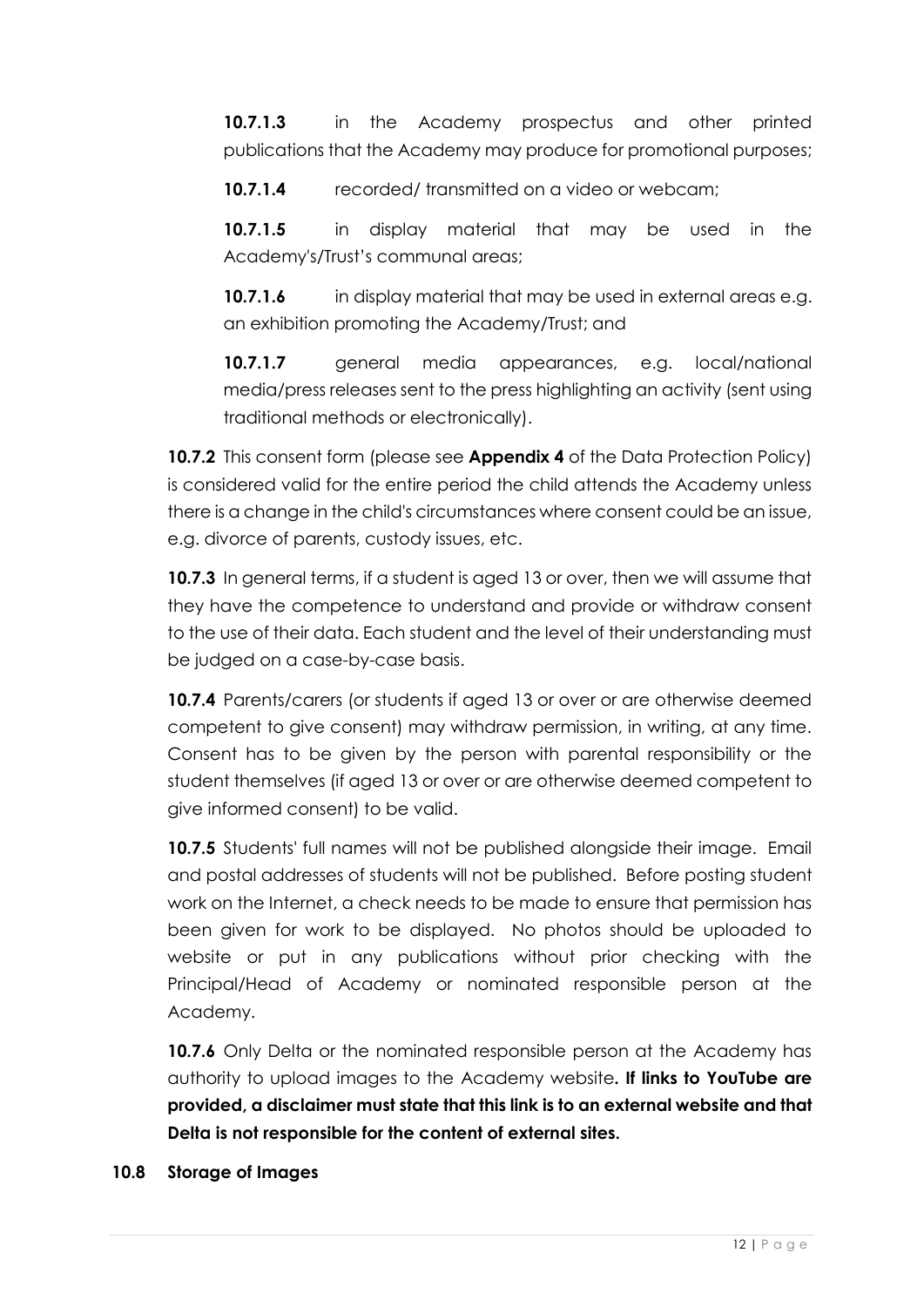**10.8.1** Images/films of children are stored on the Academy's network and Office365 environment.

**10.8.2** Students and staff are not permitted to use personal portable media for storage (e.g. USB sticks) without the express permission of the Director of ICT. Students and staff should use Office365 OneDrive for all storage.

**10.8.3** Rights of access to this material are restricted to the teaching staff and students within the confines of the Academy network/Online Learning Platform.

### **10.9 CCTV**

Please see the Delta Data Protection Policy.

### **10.10 Microsoft Teams and Video Conferencing Platforms**

Video conferencing can provide valuable leaning opportunities but the associated risks need to be carefully considered and managed. **Appendix 6** provides specific guidance in respect of the use of video conferencing by Academies.

### <span id="page-13-0"></span>**11. REMOTE ACCESS**

**11.1** At Delta, the Office365 environment can be accessed via devices which have Multi Factor Authentication (MFA). This applies to all devices connecting to the Office365 suite at Delta, regardless of ownership.

**11.2** The Delta network is only accessible to approved devices. Networks can be accessed from home with a Delta Virtual Private Network (VPN). The issue of VPNs is authorised on a needs basis. Requests to ICT will be discussed with the Principal/Head of Academy or ELT.

**11.3** Mobile computing and storage devices include, but are not limited to: laptop computers, mobile phones, WIFI dongles, plug-ins, Universal Serial Bus (USB) port devices, Compact Discs (CDs), Digital Versatile Discs (DVDs), flash drives, modems, handheld wireless devices, wireless networking cards, and any other existing or future mobile computing or storage device, either personally owned or Delta owned, that may connect to or access the information systems at Delta.

**11.4** A risk analysis for each new media type must be conducted by the ICT department and documented prior to its use or connection to the network at Delta.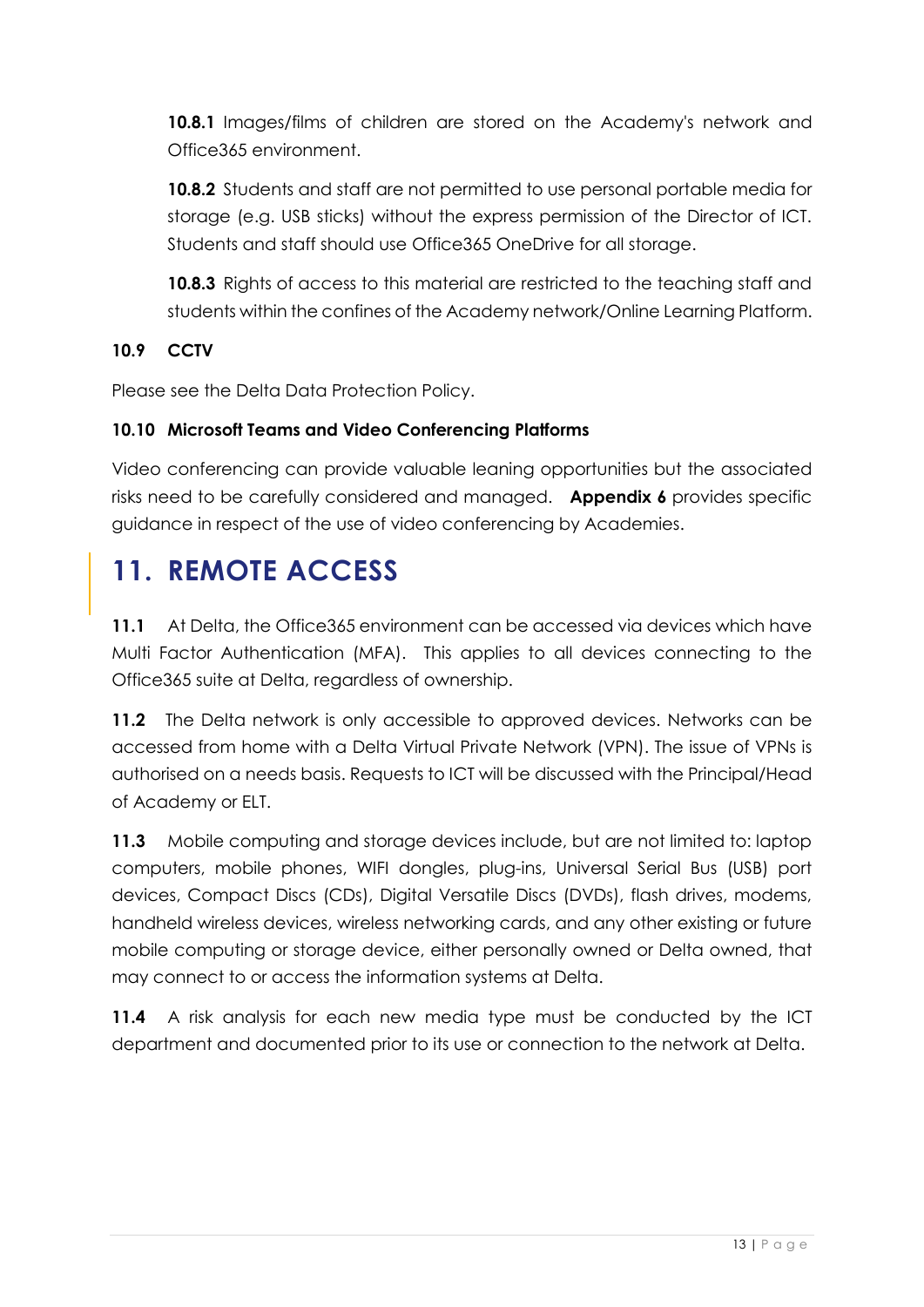### <span id="page-14-0"></span>**12. MOBILE TECHNOLOGIES, INCLUDING REMOVABLE MEDIA DEVICES**

**12.1** Students and staff are not permitted to use personal portable media for storage (e.g. USB sticks) without the express permission of the Director of ICT. Students and staff should use their online cloud storage through OneDrive for all storage.

**12.2** Removable media devices, including laptops, mobile phones, tablets and USB memory sticks are particularly vulnerable to loss and theft due to their size and portability. Users must take all reasonable precautions to prevent a security breach. Approval for access to, and use of, mobile computing and removable media devices must be given by CITS. Should access to, and use of, mobile computing and removable media devices be approved, the following sections apply and must be adhered to at all times.

**12.3** Special care **must** be taken to physically protect the removable media device and stored information from loss, theft or damage. Anyone using removable media devices to transfer information must consider the most appropriate way to transport the device and be able to demonstrate that they took reasonable care to avoid damage or loss.

**12.4** Only information that is authorised and necessary to be transferred should be saved on to the removable media device. Users should note that information that has been deleted can still be retrieved.

**12.5** Removable media devices **must not** be used for archiving or storing records as an alternative to other storage equipment.

**12.6** Non-Delta owned removable media devices **must not** be used to store any information used to conduct official Delta business, and **must not** be used with any Delta owned or leased IT equipment unless authorised by Delta Core IT Services.

**12.7** Further detailed guidance is provided in **Appendix 7.**

**12.8** It should be noted that if a user loses or has a mobile device/tablet stolen which contains unencrypted personal data owned by Delta, they must contact the Trust Data Protection Officer immediately via [dpo@deltatrust.org.uk](mailto:dpo@deltatrust.org.uk).

### **12.9 Inappropriate Material**

**12.9.1** All users must be made aware of the procedures for reporting accidental access to inappropriate materials. The breach must be immediately reported to the online safety co-ordinator. The online safety coordinator must record the incident on the online safety log. Please see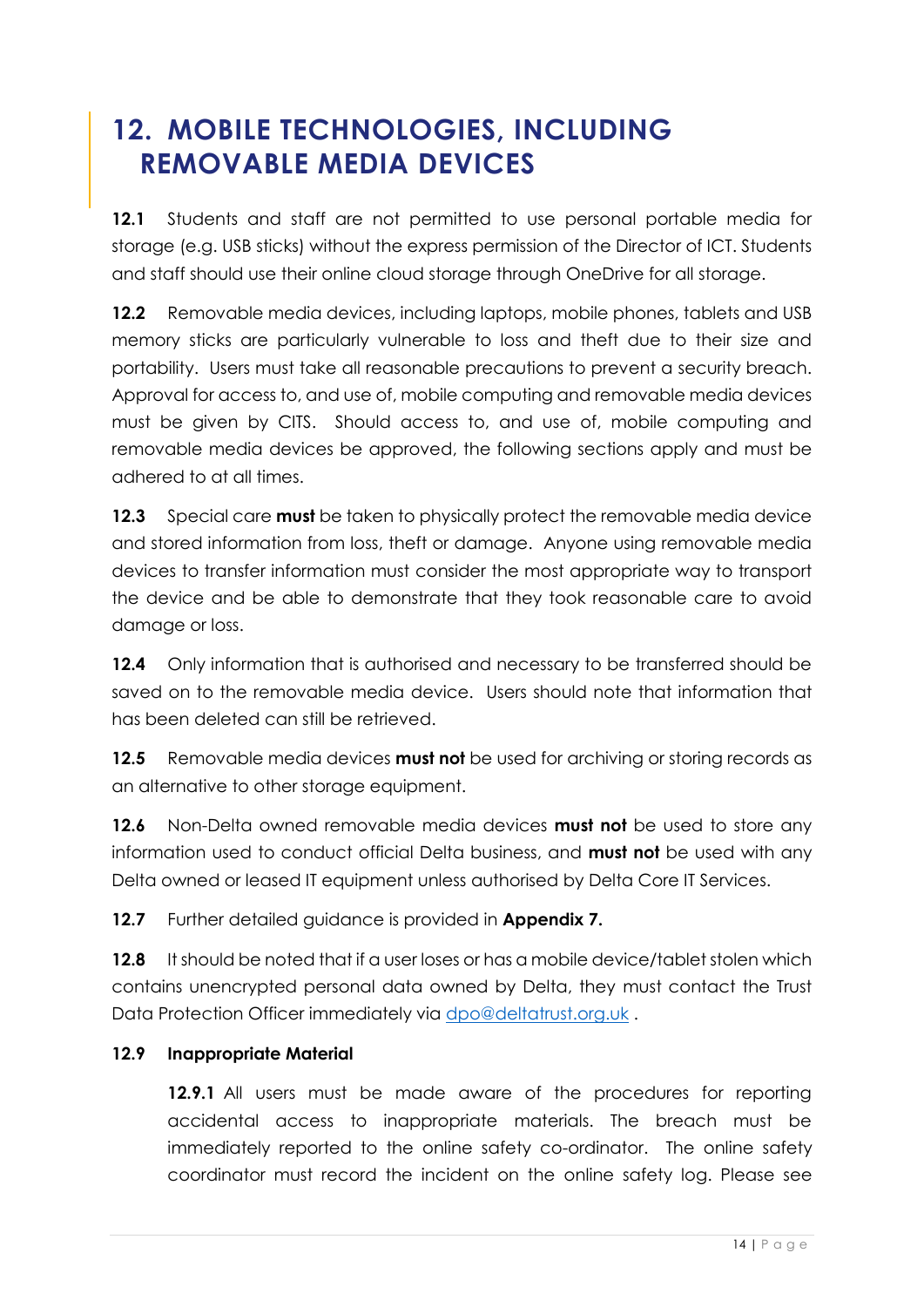**Appendix 8**. This incident log must be monitored termly by the Principal/Head of Academy, designated SLT member or AAB Chair.

**12.9.2** Deliberate access to inappropriate materials by any user will lead to the incident being logged by the online safety co-ordinator. Depending on the seriousness of the offence further action taken may include:

**12.9.2.1** investigation by the Principal/Head of Academy/HR;

**12.9.2.2** immediate sanctions, possibly leading to exclusion; or

**12.9.2.3** involvement of police for very serious offences.

**12.9.3** Users are made aware of sanctions relating to the misuse or misconduct through inductions and ongoing training (staff) and Computing lessons (students).

### <span id="page-15-0"></span>**13. ANTI-VIRUS**

All Delta PCs must have Delta's standard, supported anti-virus software installed and scheduled to run at regular intervals. In addition, the anti-virus software and the virus pattern files must be kept up-to-date. Virus-infected computers must be removed from the network until they are verified as virus-free. Academy Technical Leads are responsible for creating procedures that ensure anti-virus software is run at regular intervals, and computers are verified as virus-free. Any activities with the intention to create and/or distribute malicious programs into Delta's networks (e.g., viruses, worms, Trojan horses, e-mail bombs, etc.) are prohibited. Failure to ensure devices are regularly updated may result in them becoming non-compliant and they will therefore be disabled until this is remediated.

### <span id="page-15-1"></span>**14. PHISHING**

**14.1** Phishing emails are continuously being circulated and under no circumstances should users click on/open links if they appear to be suspicious. CITS can help both to identify and deal with these types of emails. CITS should always be contacted in the first instance when an email looks suspicious.

**14.2** There are a few tips to help users identify possible phishing emails as follows:

- The domain name is spelt incorrectly or does not appear to be genuine.
- The email starts with an unfamiliar greeting or salutation (e.g. Dear customer, Dear member).
- The email has poor spelling and grammar.
- The email creates a sense of urgency.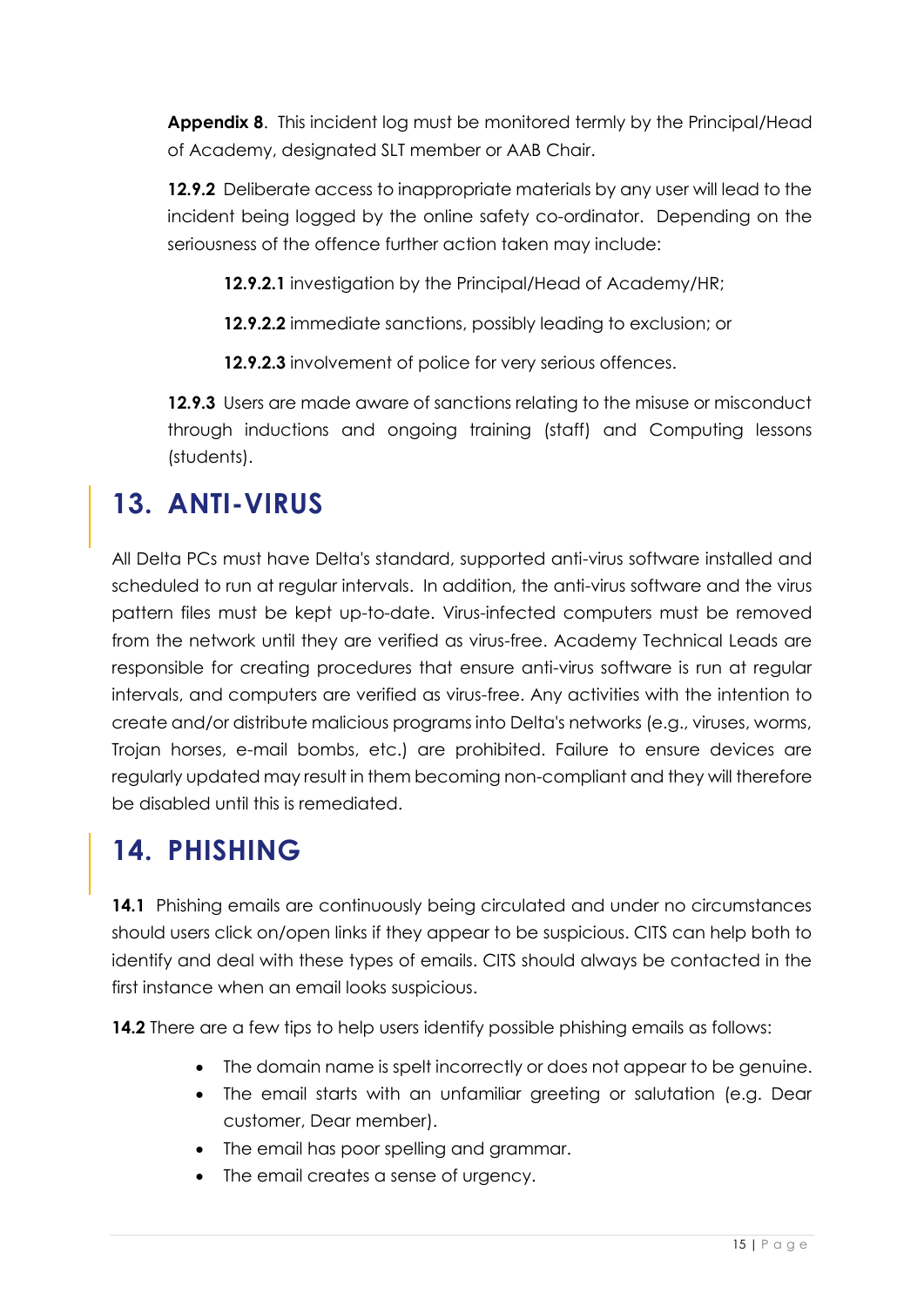# <span id="page-16-0"></span>**15. COMPUTER USE**

**15.1** Appropriate measures must be taken when using computers to ensure the confidentiality, integrity and availability of sensitive information and that access to sensitive information is restricted to authorised users.

**15.2** Staff and students using computers must consider the sensitivity of the information that may be accessed and minimise the possibility of unauthorised access.

**15.3** Appropriate measures include:

**15.3.1** restricting physical access to computers to only authorised people;

**15.3.2** securing computers (screen lock or logout) prior to leaving an area to prevent unauthorised access;

**15.3.3** enabling a password-protected screen saver with a short timeout period to ensure that computers that were left unsecured will be protected;

**15.3.4** ensuring computers are used for authorised Trust purposes only;

**15.3.5** never installing unauthorised software on computers; and

**15.3.6** ensuring that monitors are positioned away from public view. If necessary, privacy screen filters or other physical barriers to public viewing will be installed.

### <span id="page-16-1"></span>**16. CLEAR SCREEN**

**16.1** All users are expected to log off from their PCs/laptops when left for long periods and overnight.

**16.2** When leaving their desk for lunch or to attend a meeting, users should lock down their screen using Ctrl, Alt, Del and then selecting Lock Workstation or Windows key and 'L'. Delta systems will do this automatically after 15 minutes; however, taking this measure will further reduce any security risk. NOTE: Academies may need longer than 15 minutes to cover timeout during lessons. This should be discussed and agreed with CITS before implementation.

**16.3** Mobile devices through which access to the network can be obtained should be PIN protected, set to power off after a period of within 5 minutes and switched off when left unattended. These devices should be stored securely when not in use. (Exception: Tablets are not pin protected for ease of use).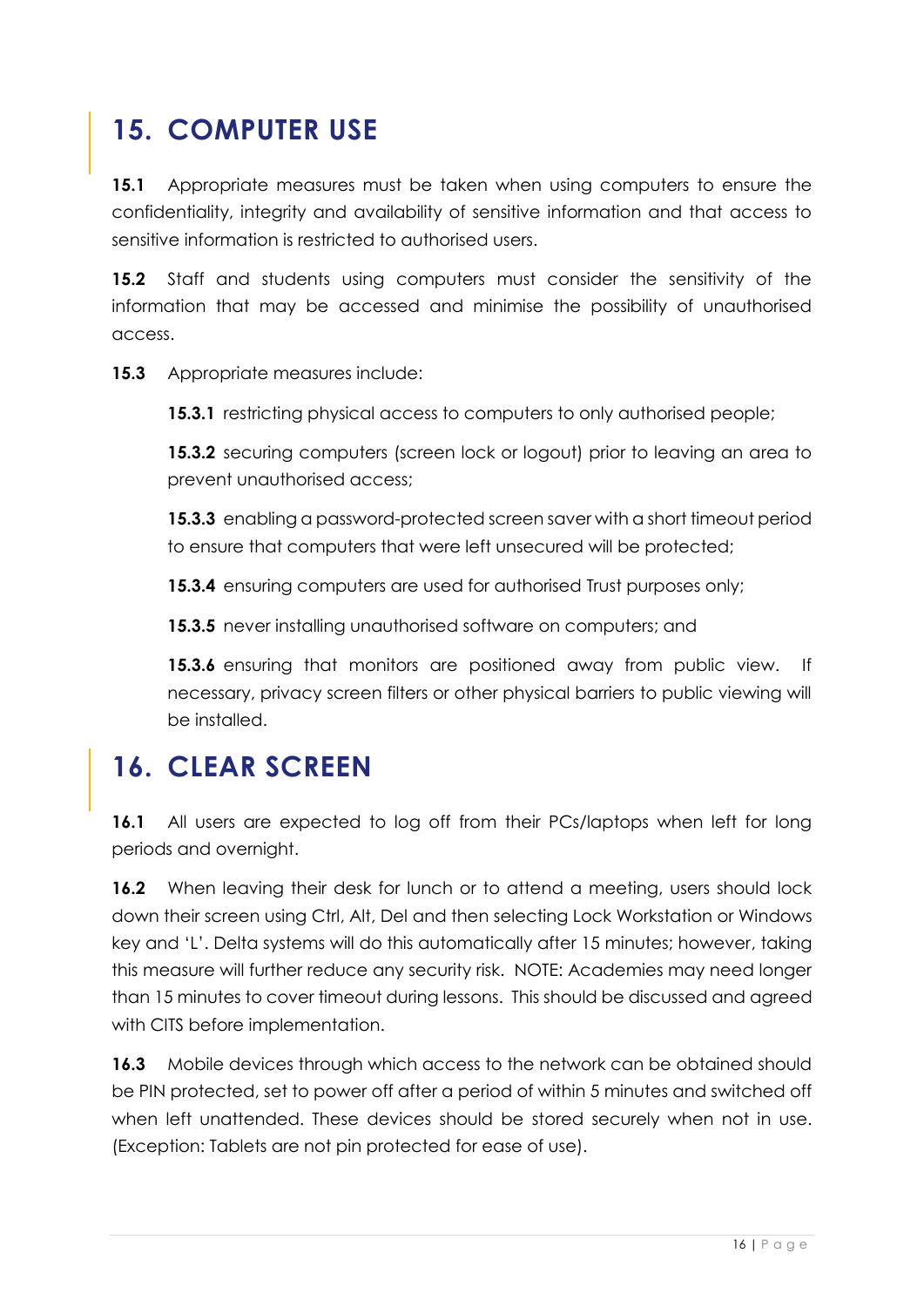# <span id="page-17-0"></span>**17. COMPLAINTS**

Complaints relating to online safety should be made to the online safety co-ordinator or Principal/Head of Academy. Online safety incidents should be recorded using the log in **Appendix 8.**

### <span id="page-17-1"></span>**18. REVIEW**

This policy will be reviewed every three years, or when there are changes to relevant legislation or DfE guidance.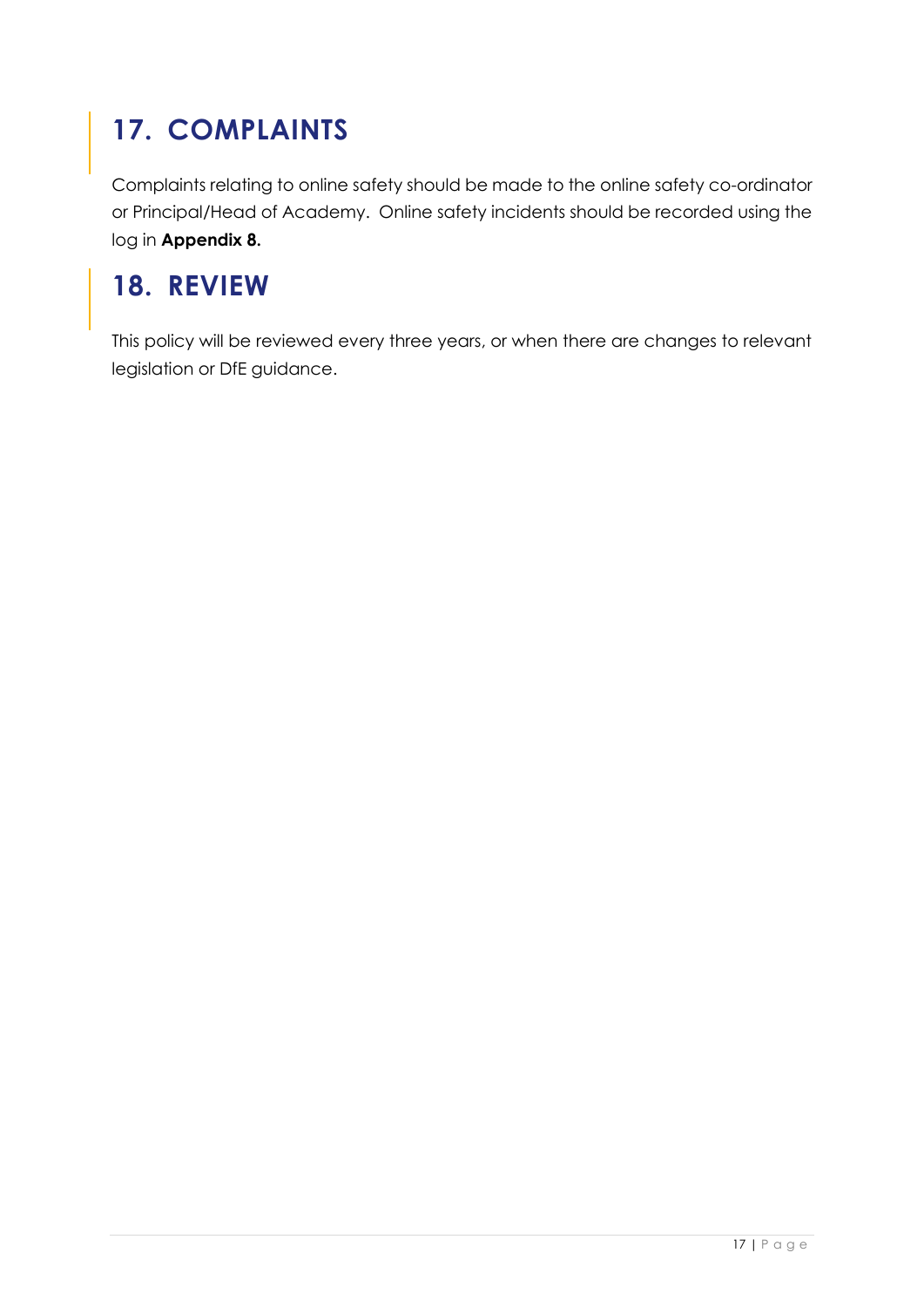### <span id="page-18-0"></span>**APPENDIX 1 – ACCEPTABLE USE AGREEMENT: DELTA STAFF, AAB MEMBERS AND VISITORS**

ICT and the related technologies such as email, the internet and mobile devices are an expected part of our daily working life in Delta and its Academies. All staff are expected to sign this agreement and adhere at all times to its contents. Any concerns or clarification should be discussed with the Academy online safety coordinator.

**1.** I will only use the Academy's email/Internet/Intranet/Learning Platform and any related technologies for professional purposes or for uses deemed 'reasonable' by the Principal/Head of Academy.

**2.** I will comply with the ICT system security and not disclose any passwords provided to me by the Academy or other related authorities.

**3.** I will ensure that all electronic communications with students and staff are compatible with my professional role.

**4.** I will not give out my own personal details, such as mobile phone number and personal email address, to students.

**5.** I will only use the approved, secure email system(s) for any Academy business.

**6.** I will ensure that personal data (such as data held on SIMS and Office365) is kept secure and is used appropriately, whether in Academy, taken off the Academy premises or accessed remotely. Personal data can only be taken out of Academy or accessed remotely when authorised by the Principal/Head of Academy.

**7.** I will not install any hardware of software without permission of the ICT technician.

**8.** I will not browse, download, upload or distribute any material that could be considered offensive, illegal or discriminatory.

**9.** Images of students and/or staff will only be taken, stored and used for professional purposes in line with Academy policy and with the written consent of the parent, carer or staff member. Images will not be distributed outside the Academy network/ Office365 environment without the permission of the parent/carer, member of staff or Principal/Head of Academy.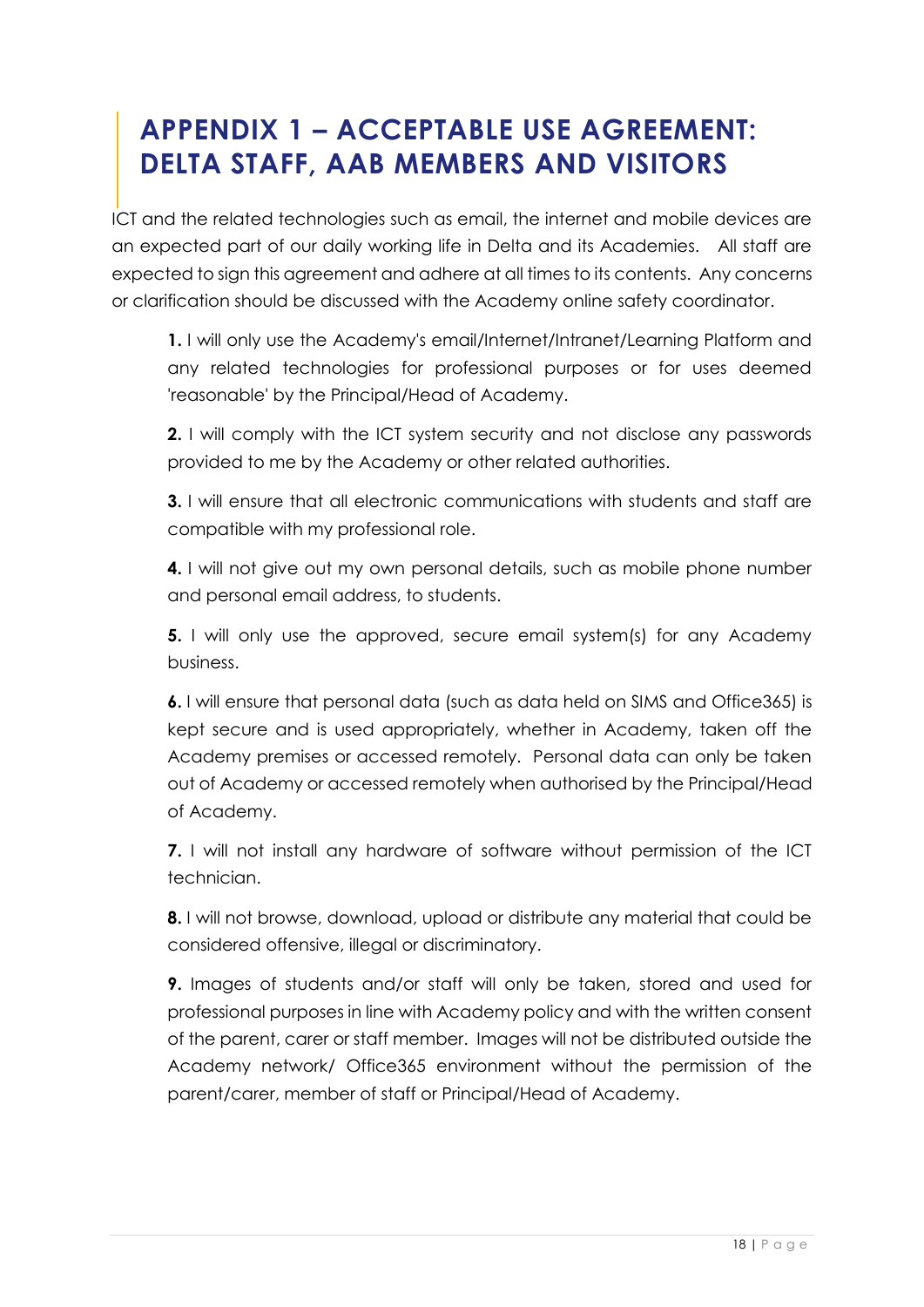**10.** I understand that all my use of the Internet and other related technologies can be monitored and logged and can be made available, on request, to my Line Manager or Principal/Head of Academy.

**11**. I will respect copyright and intellectual property rights.

**12.** I will ensure that my online activity, both in Academy and outside Academy, will not bring my professional role into disrepute.

**13.** I will support and promote the Academy's online safety policy and help students to be safe and responsible in their use of ICT and related technologies.

#### **User Signature**

I agree to follow this Code of Conduct and to support the safe use of ICT throughout the Academy.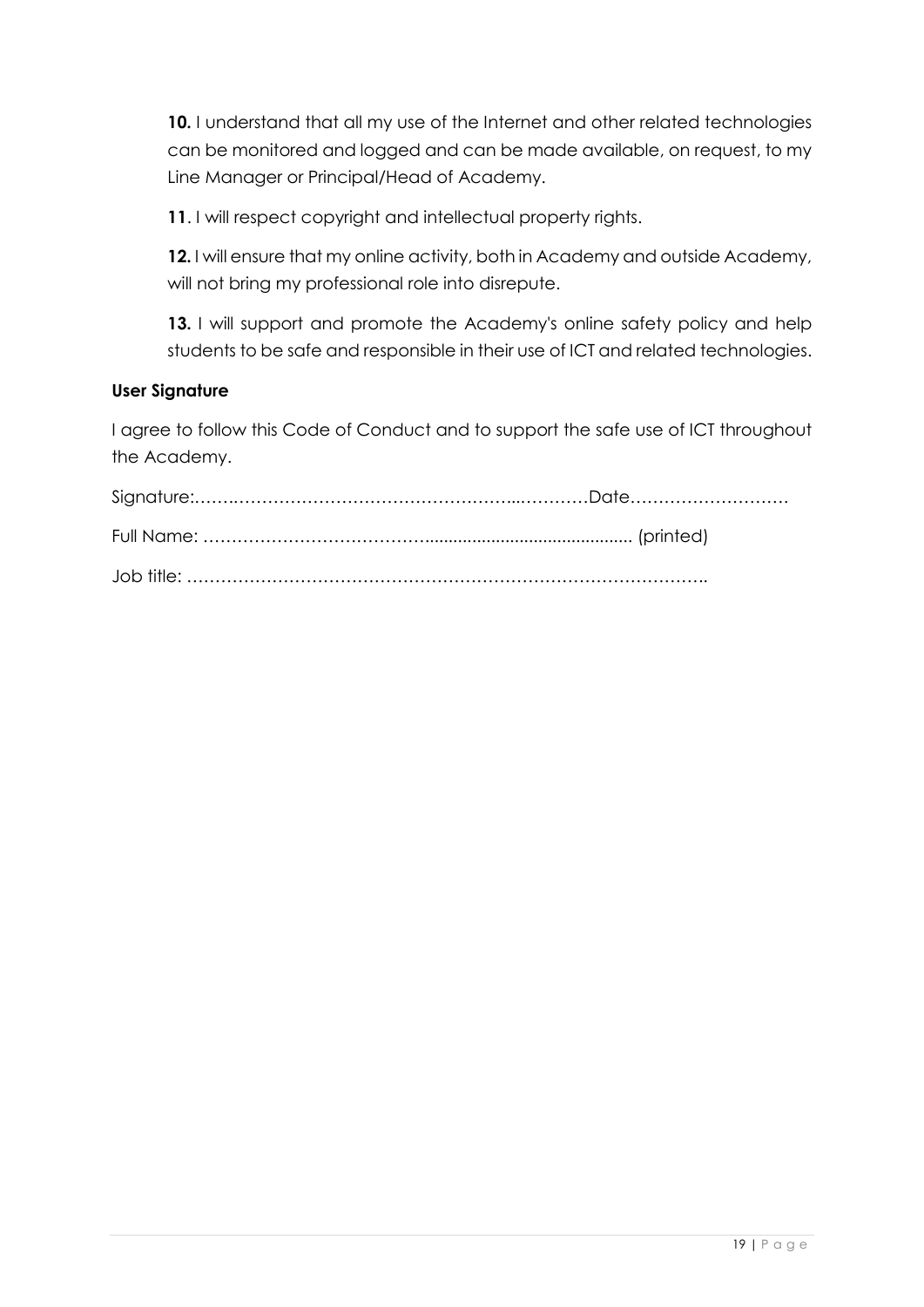# <span id="page-20-0"></span>**APPENDIX 2 - ACCEPTABLE USE AGREEMENT: STUDENTS**

This agreement sets out the terms and conditions of use for students in the accessing ICT systems and Devices belonging to Delta Academies Trust (Trust) and/or the Academy. This agreement will apply to access of systems both within the academy and when accessing remote learning.

Remote learning may be accessed from a personal device or an academy loaned device. This agreement sets out the Trust's expectations in the use of its ICT systems and its loaned devices and ensures compliance with the Trust Online Safety Policy.

### **Specific to Remote Learning**

Academy staff will initiate remote learning, with a timetable being shared with the Student/Parent/Carer in advance of the online learning.

### **Acceptable Use of IT within an Academy and for Remote Learning**

**1.** Academy ICT software and systems, including the internet, email, digital video, mobile technologies, etc. will only be used for educational purposes.

**2.** Trust/Academy devices, including being used remotely, should be prioritised for educational purposes.

**3.** It is not permitted to download or install software on to an Academy device.

**4.** Log on to the Academy network/ Learning Platform will only be with the Student's own user name and password.

**5.** The Academy's ICT security system must be followed at all times and passwords should not be revealed or shared with anyone.

**6.** Student's Academy email address must be used while at the Academy or while using the Academy's equipment for accessing remote learning.

**7.** ICT communications with students, teachers or others, must be responsible and sensible.

**8.** Students will be responsible for their behaviour when accessing remote learning. Any abuse of the online platform, such as recording or capturing of images of staff, use of abusive language or interrupting a session with the streaming of inappropriate music or video imagery, will be followed up, with appropriate actions being taken.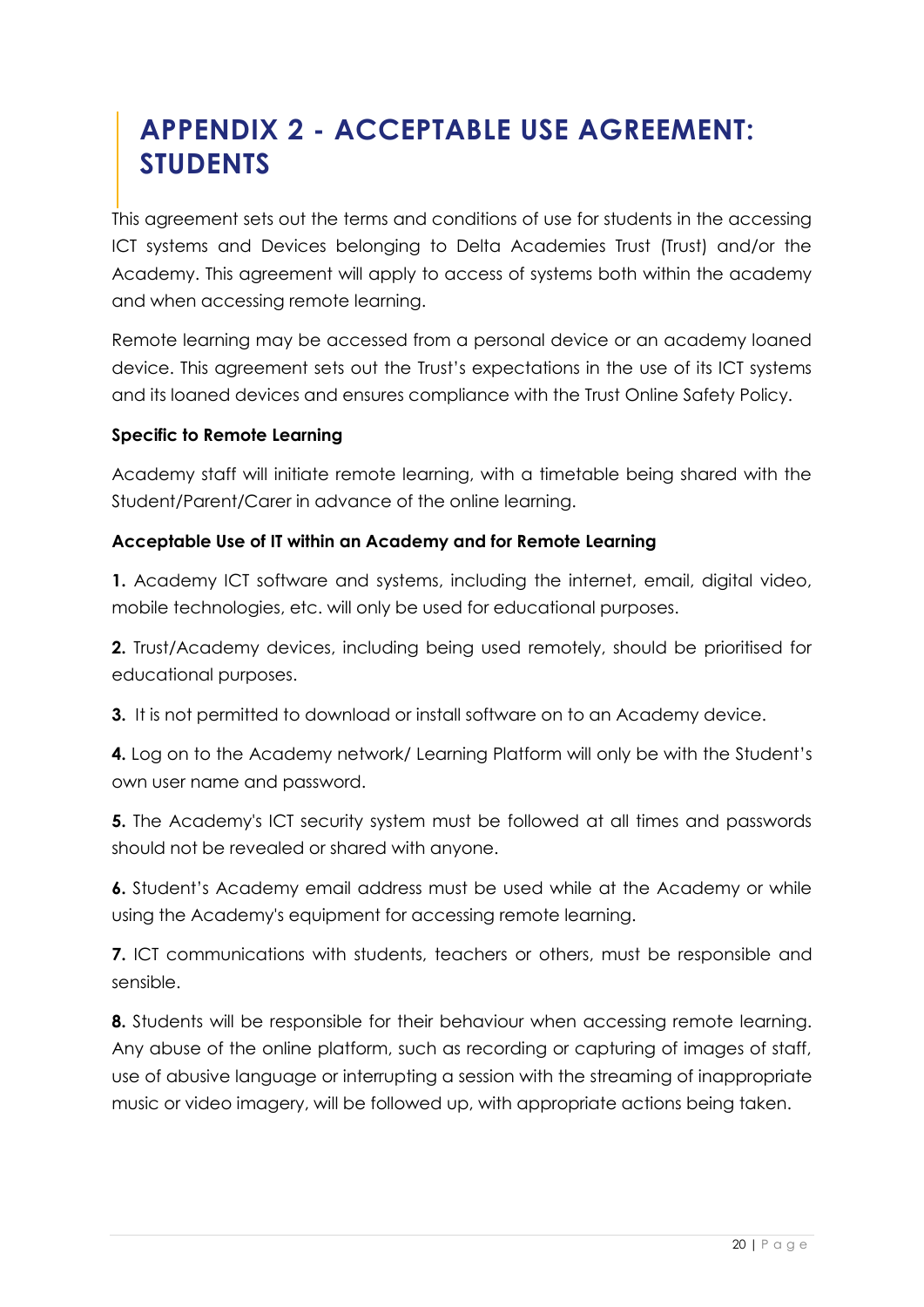**9.** Material that could be considered offensive or illegal must not be deliberately browsed, downloaded, uploaded or forwarded. Accidental access must be reported to a teacher immediately.

**10.** Sharing of a Student's personal information such as name, phone number or address is not allowed and they must not arrange to meet someone unless this is part of an Academy project approved by a teacher.

**11.** Images of students and/ or staff will only be taken, stored and used for Academy purposes in line with Academy policy and not be distributed outside the Academy network without the permission of the Principal/Head of Academy.

**12.** Online activity, both in Academy and outside Academy, will not cause the Academy, the staff, students or others distress or bring them into disrepute.

**13.** The privacy and ownership of others' work on-line at all times must be respected.

**14.** No attempt should be made to bypass the internet filtering system within an Academy or on a Trust or Academy device. Any issues with filtering then the academy should be contacted immediately.

**15.** The use of the Internet, Delta systems and the device within an academy or a device used remotely can be monitored and logged and information can be made available to teachers.

**16.** These rules are designed to keep Staff and Students safe, if not followed, Academy sanctions will be applied, and parent / carers or the Police may be contacted. Any safeguarding concerns will be raised with the academy Designated Safeguarding Lead (DSL).

### **Student Name**

Full Name: …………………………………………………………………………………………… (printed) Year:………..

**Student Signature** (Secondary only)

Signature:……………………………………………………………………Date: …………….

**Signed by the Parent/Carer** (Required for Secondary and Primary)

Signature:………………………………………………………………………Date: …………….

**Note:** By signing this agreement, you have agreed to follow the ICT Acceptable Use Agreement relating to the access of Academy ICT systems and devices whether within the Academy or remotely and that you agree to support the safe use of ICT in line with the Trust Online Safety Policy.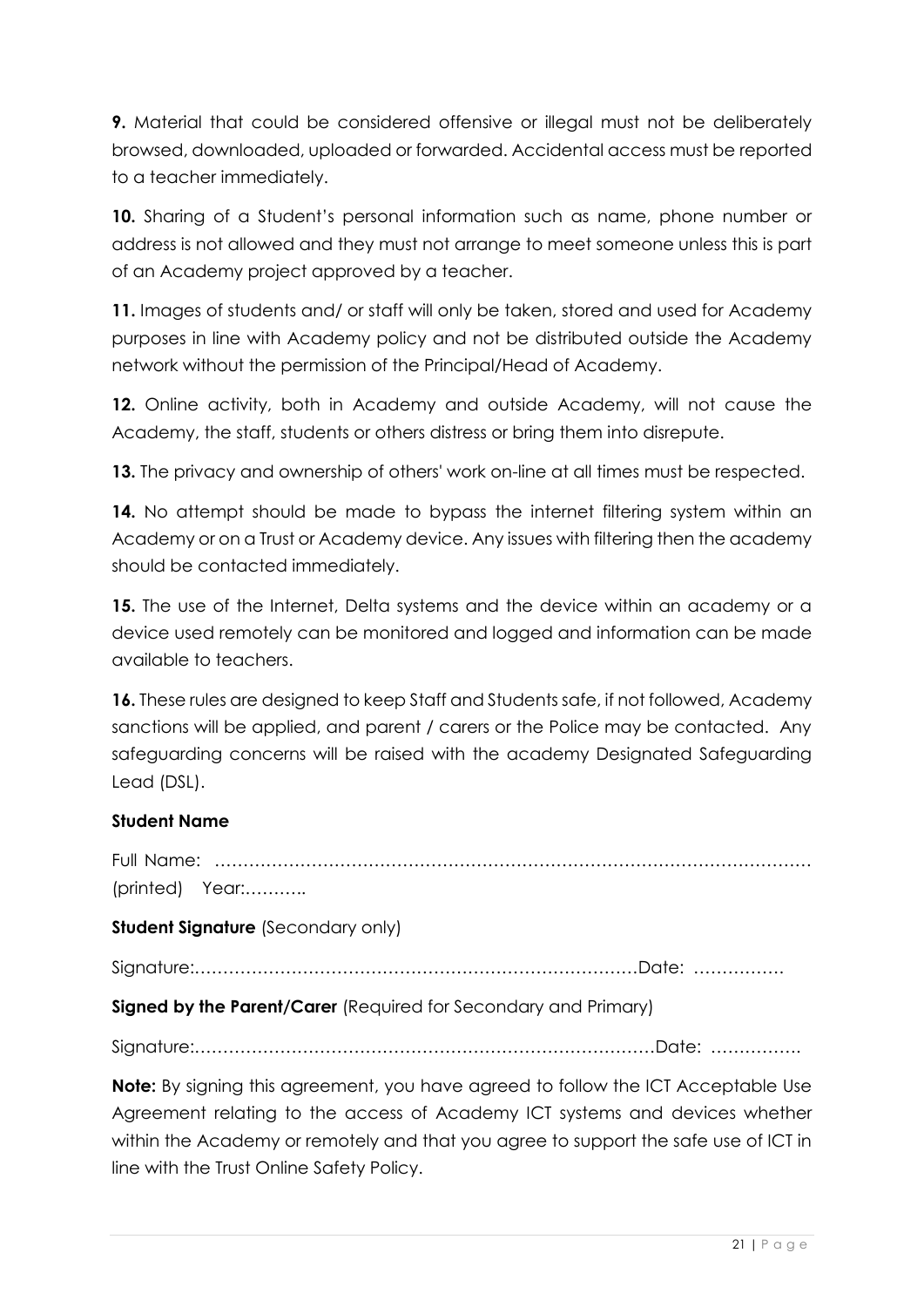# <span id="page-22-0"></span>**APPENDIX 2B – TRUST OR ACADEMY LOANED DEVICE**

In certain circumstances, Delta Academies Trust (Trust) may decide that a loan device is required for a student to access remote learning.

- **1.** Devices loaned by Delta Academies Trust must be used only in line with the Trust ICT acceptable use agreement.
- **2.** The Parent/Carer will be responsible for ensuring the appropriate use of the device by their child. Filtering is provided on a Trust device; however, Parents/Carers should still ensure that their child is only accessing appropriate content.
- **3.** If circumstances change and you are no longer in need of the loaned device, the device and accessories must be returned to the Academy immediately.
- **4.** Loaned devices are the responsibility of the student/parent/carer and the Trust has an expectation that the device will be returned in the same condition as it was issued.
- **5.** Any damage, loss or issues with a Trust device must be reported to the Academy immediately. Persistent abuse of devices and systems could lead to the removal of the device.
- **6.** If devices are not used appropriately for the access of remote learning then the Trust reserves the right to recall the device.
- **7.** The Trust reserves the right to recall a device at any time if deemed necessary.

### **Note: The Trust reserve the right to charge for any damage or non-return in line with Trust Charging Policy. Any charges will not exceed total replacement/repair costs.**

### **Parent Signature**

I agree to follow the above when loaning a device from Delta Academies Trust and understand my responsibilities.

Signature:……………………………………………………. Date:…………………………..

Full Name:……………………………………… (printed)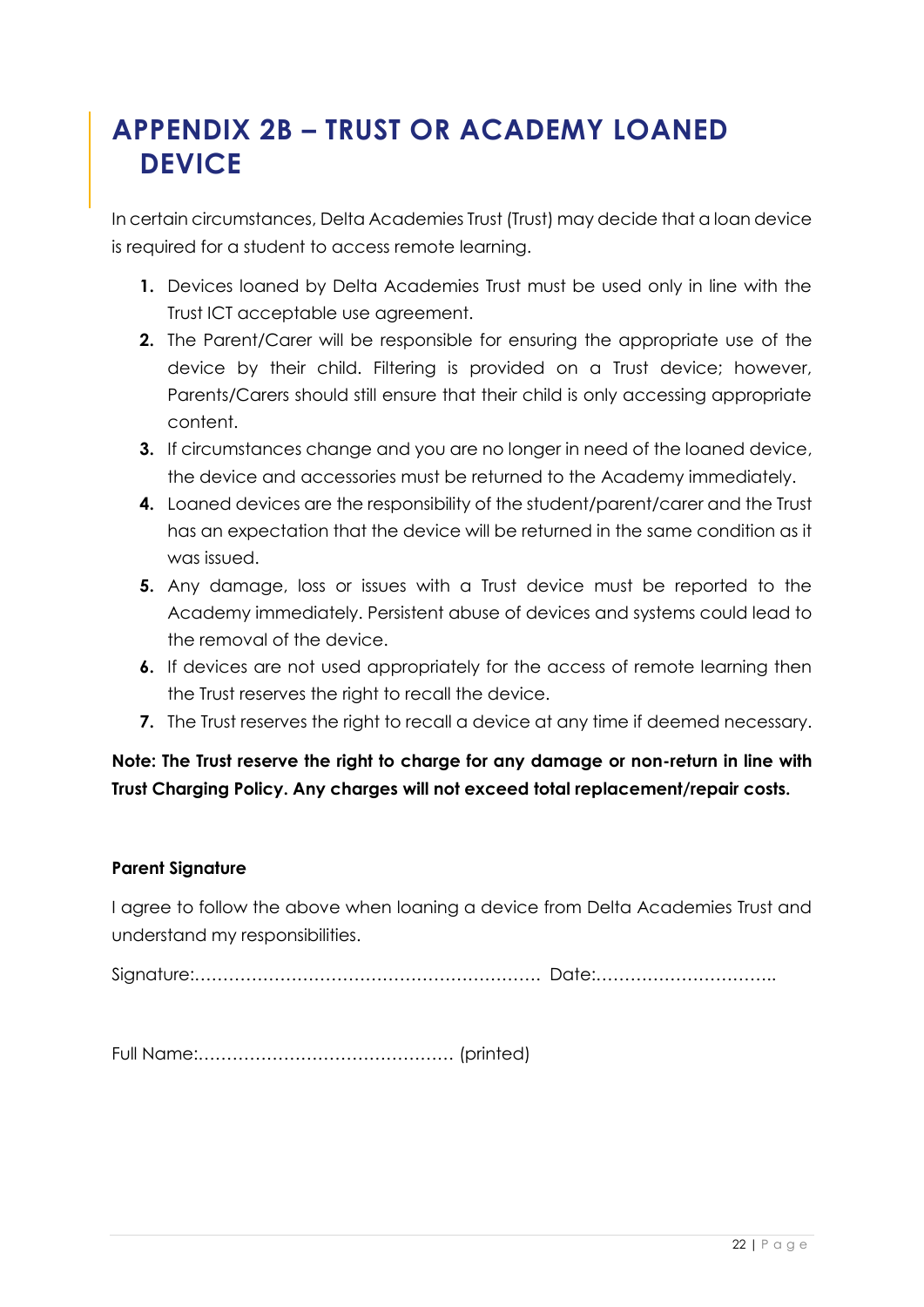# <span id="page-23-0"></span>**APPENDIX 3 – PASSWORD CHARACTERISTICS AND GUIDELINES**

### **1. Password Characteristics and Guidelines**

**1.1** Passwords must be composed of the following characteristics:

**1.1.1** The password is at least **eight (8)** alphanumeric characters long for noncritical and non-admin accounts.

**1.1.2** Critical Systems/user password should not be less than **fifteen (15)** alphanumeric characters (e.g. Built-in Admins, domain admins, and service accounts) whenever possible.

**1.1.3** The password must contain both upper and lower case characters (e.g., a-z, A-Z). (This applies to staff only, students require any 8 characters).

**1.2** The password must contain at least one numeric digit (e.g. 0-9) (This applies to staff only, students require any 8 characters). Passwords **should NOT** have the following characteristics:

**1.2.1** A word found in a dictionary or a word in any language, slang, dialect, jargons etc.

**1.2.2** Passwords shall not be the same as the username, login id, or Payroll number.

**1.2.3** Default or generic passwords should not be used.

**1.2.4** Passwords with common usage words such as: Password, Letmein etc.

**1.2.5** Common names, family, pets, friends, co-workers, celebrities, famous historical figures…etc.

**1.2.6** Computer terms and names, commands, sites, companies, hardware, software.

**1.2.7** Personal information, addresses, birthdays, email, phone number etc.

**1.2.8** Patterns such as abcdef, ASDFGH, zyxwvuts, 123321, 123456, 98765 etc.

**1.2.9** Any of the above spelled backwards.

**1.2.10** Any of the above preceded or followed by a digit (e.g. secret), 1 secret)

**1.3** Creating memorable passwords: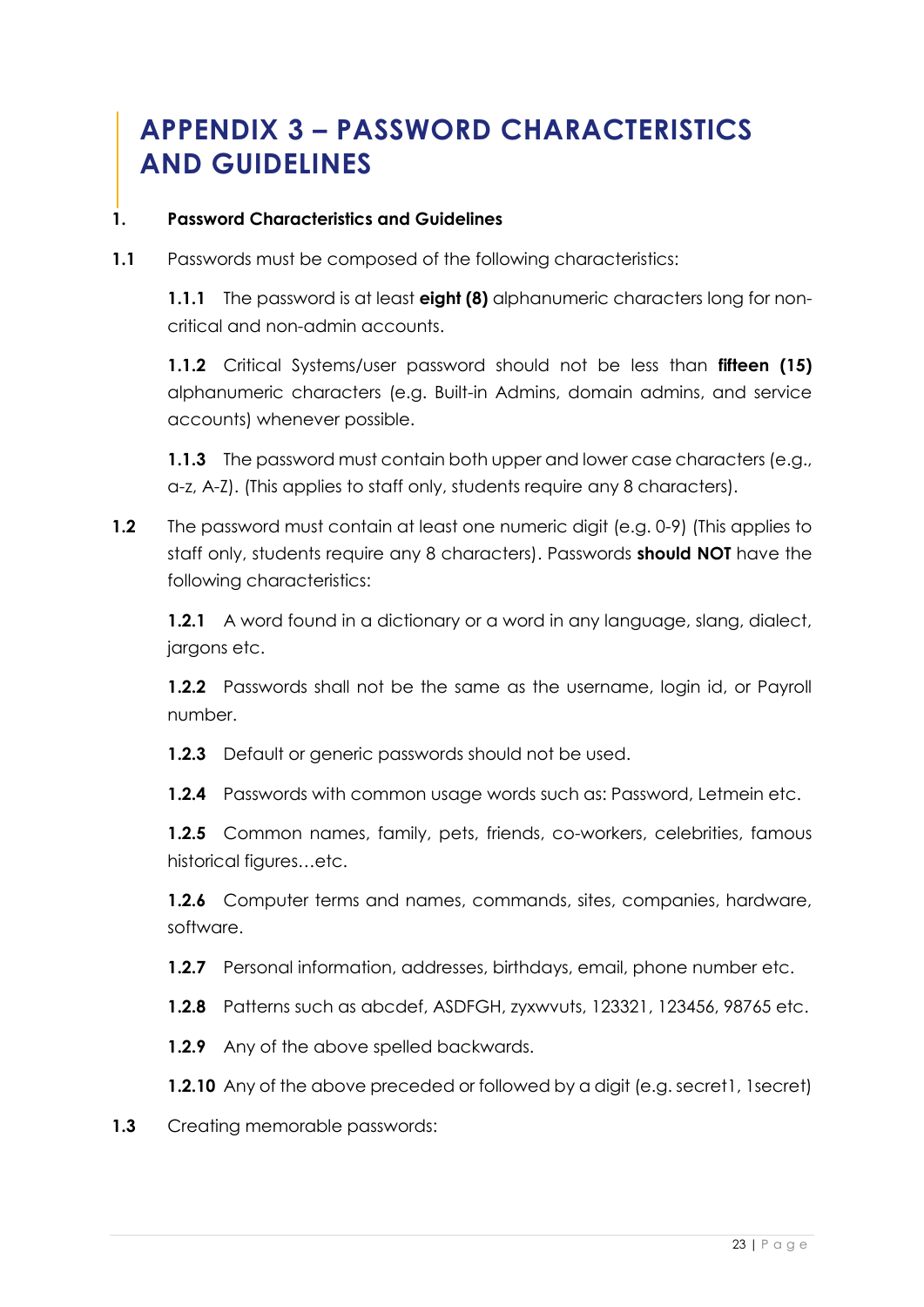One way to do this is by creating a password based on a song title, poems, affirmation, or other common phrase. (e.g., the phrase might be: "This May Be One Way to Remember" and the password could be "TmB1w2R!" or "Tmb1W>r~" or some other variation.

### **2. User Account Lockout**

- **2.1** User accounts may be locked out as a result of unusual or suspicious behaviour. We proactively monitor access to user accounts.
- **2.2** For certain secured applications passwords may be changed when user access accounts are locked out more than **one (1)** time per **thirty-six (36)** hour period.

#### **3. Password Reset**

- **3.1** A user requiring a password reset for access to the standard Delta desktop must contact the CITS (Core IT Services) and provide sufficient detail to assure the service desk that their request is genuine.
- **3.2** A user requiring a password reset for access to a secured system must contact the CITS Service Desk, which may request further authorisation from the user department or system administration team dependant on the security policy for that particular application.
- **3.3** When the user uses the password provided by the ICT Service Desk they **MUST** change the password immediately at the next login.

### **4. Password History**

- **4.1** Users may not re-use passwords they have previously used when their password expires. The password history will be the minimum of **eight (8)** passwords when possible.
- **4.2** If the CITS Service Desk needs user/desktop access so that they can gain physical access for work such as application installation or reimaging they will reset the password to a temporary one. Once the Service Desk team have completed their investigations they will inform the user of the temporary password which will have been set to expire at next login. The user should use the temporary password and change it immediately at the next login.

### **5. Application Developers**

**5.1** Application developers must **NOT** disclose their application development standards.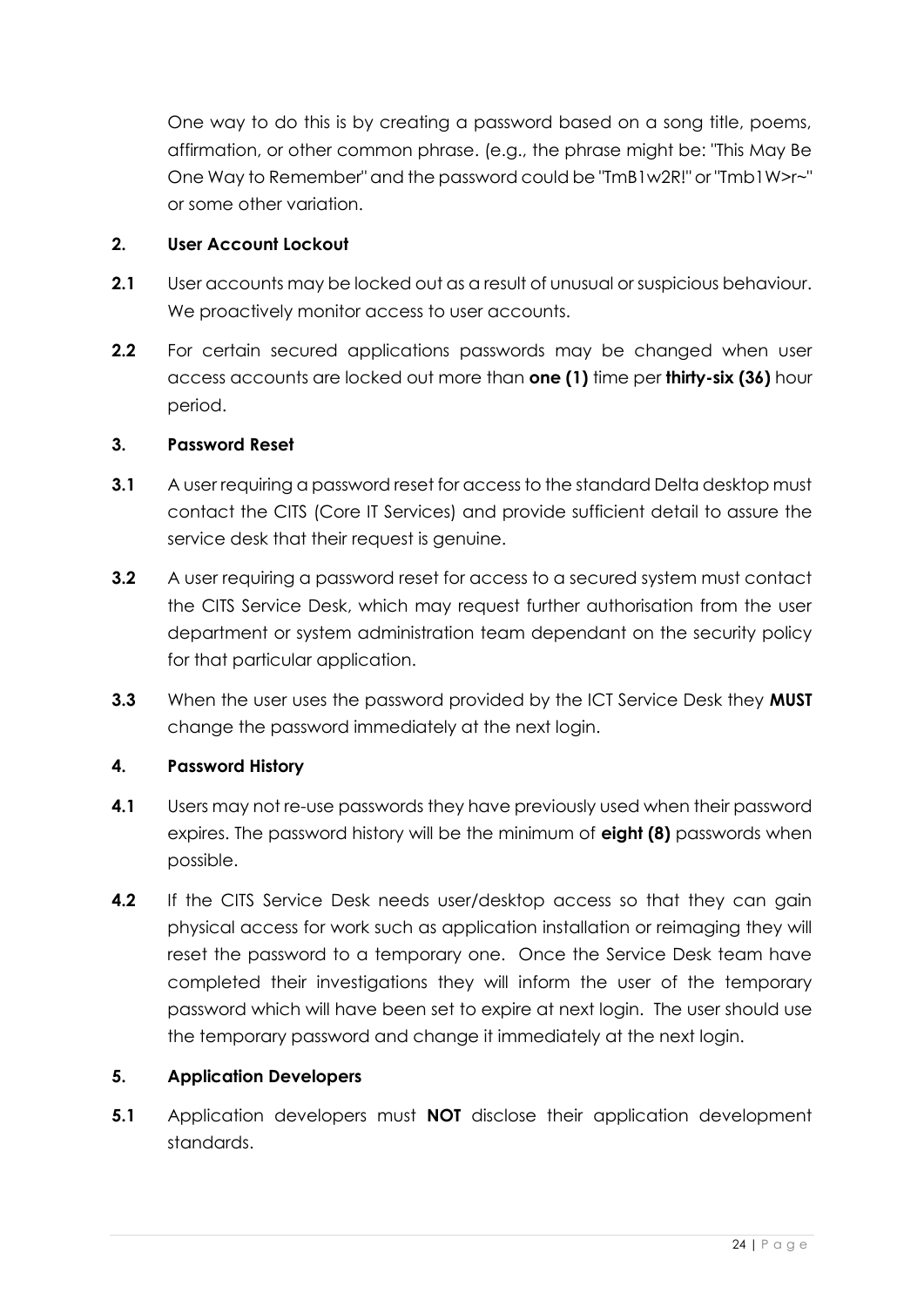- **5.2** Application developers must ensure their programs contain the following security precautions:
	- **5.2.1** Support authentication of individual users, not groups.
	- **5.2.2** Do not store passwords in clear text or in any easily reversible form.
	- **5.2.3** Provide for role based management to prevent privilege escalations.

#### **6. Authentication Mechanisms**

- **6.1** Information systems will authenticate all users. Passwords will be used as a base level of authentication.
- **6.2** Functions with high privilege and risk require strong multi-factor authentication, involving a password as well as one or more different authentication factors. Authentication options include hardware tokens, smartcards, alternative channels e.g. Public Key Infrastructure, (PKI), Certificates, Short Message Service (SMS), or callback, one-time passwords and biometrics.
- **6.3** Delta considers its cloud-based platform as a critical business system for communication and sharing information. As such, all staff accounts accessing Office365 from outside the Delta network will be subject to additional Multi Factor Authentication (MFA). Any issues arising from this must be passed to CITS for consideration.

### **7. Password Entry (Network Security)**

- **7.1** Information systems must not retain account or password information from previous logins.
- **7.2** Passwords **must not** be shown as plain-text when they are entered by a user. A common masking symbol (e.g. asterisk) shall be displayed for every typed character.
- **7.3** All production system-level passwords **must** be part of the administered global password management system.
- **7.4** User accounts that have system-level privileges granted through group memberships or programs such as "sudo" **must** have a unique password from all other accounts held by that user.

### **8. Single Sign On (SSO)**

Single Sign On (SSO) provides the mechanism of accessing multiple systems with one access. However, secure systems, or systems with higher IL level data should always require a separate authentication, and must not be accessed via SSO.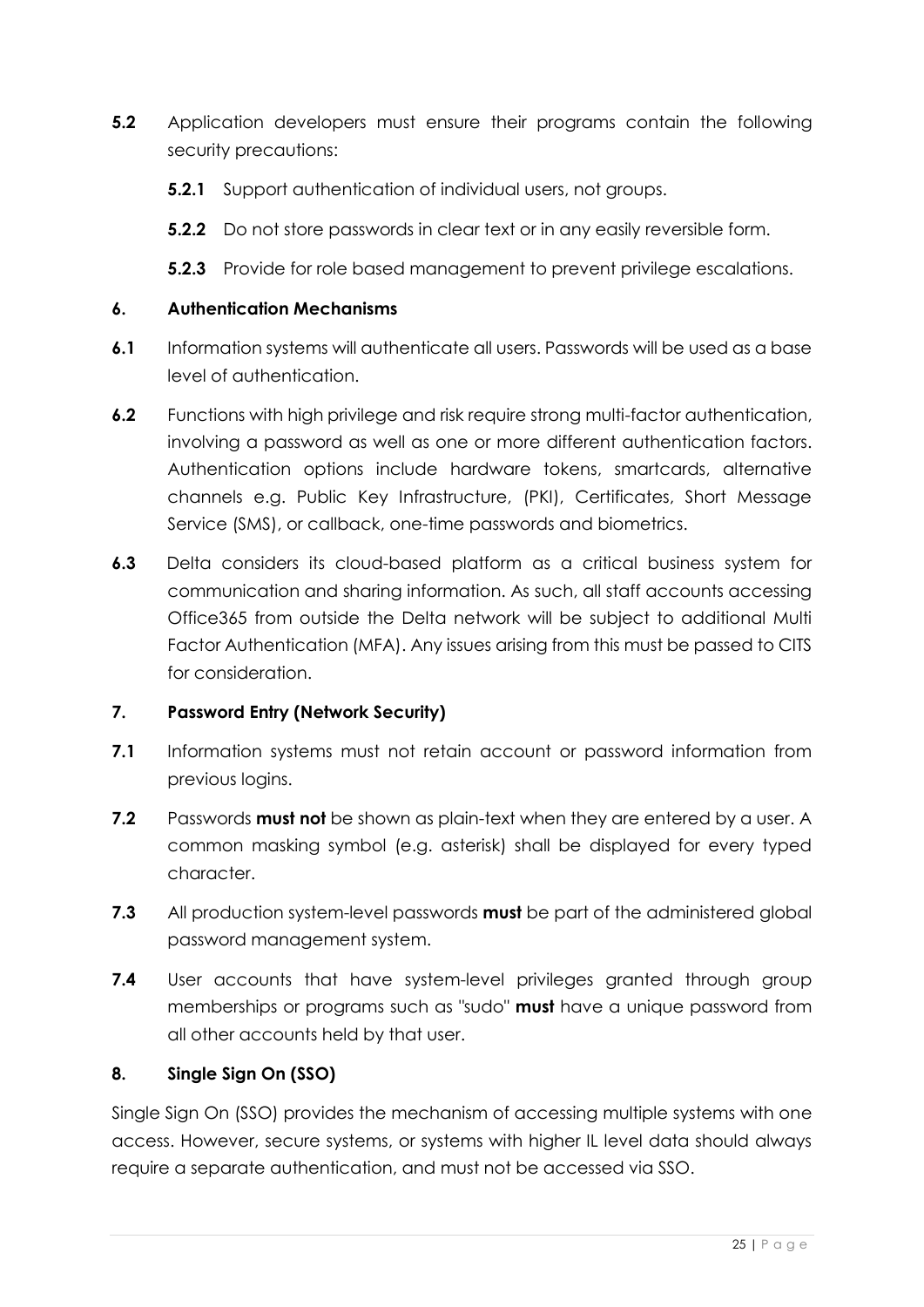# <span id="page-26-0"></span>**APPENDIX 4 – UNACCEPTABLE USE**

Under no circumstances is an employee of Delta authorised to engage in any activity that is illegal under UK or international law while utilising Delta owned resources.

The lists below are by no means exhaustive, but attempt to provide a framework for activities which fall into the category of unacceptable use.

### **1. System and Network Activities**

The following activities are strictly prohibited, with no exceptions:

- **1.1** Violations of the rights of any person or company protected by copyright, trade secret, patent or other intellectual property, or similar laws or regulations, including, but not limited to, the installation or distribution of "pirated" or other software products that are not appropriately licensed for use by Delta.
- **1.2** Unauthorized copying of copyrighted material including, but not limited to, digitization and distribution of photographs from magazines, books or other copyrighted sources, copyrighted music, and the installation of any copyrighted software for which Delta or the end user does not have an active license.
- **1.3** Exporting software, technical information, encryption software or technology, in violation of international or regional export control laws, is illegal. The appropriate management should be consulted prior to export of any material that is in question.
- **1.4** Introduction of malicious programs into the network or server (e.g. viruses, worms, Trojan horses, e-mail bombs, etc.).
- **1.5** Revealing your account password to others or allowing use of your account by others. This includes family and other household members when work is being done at home.
- **1.6** Using a Delta computing asset to engage in procuring or transmitting material that is in violation of sexual harassment or hostile workplace laws.
- **1.7** Making fraudulent offers of products, items, or services originating from any Delta account.
- **1.8** Effecting security breaches or disruptions of network communication. Security breaches include, but are not limited to, accessing data of which the employee is not an intended recipient or logging into a server or account that the employee is not expressly authorized to access, unless these duties are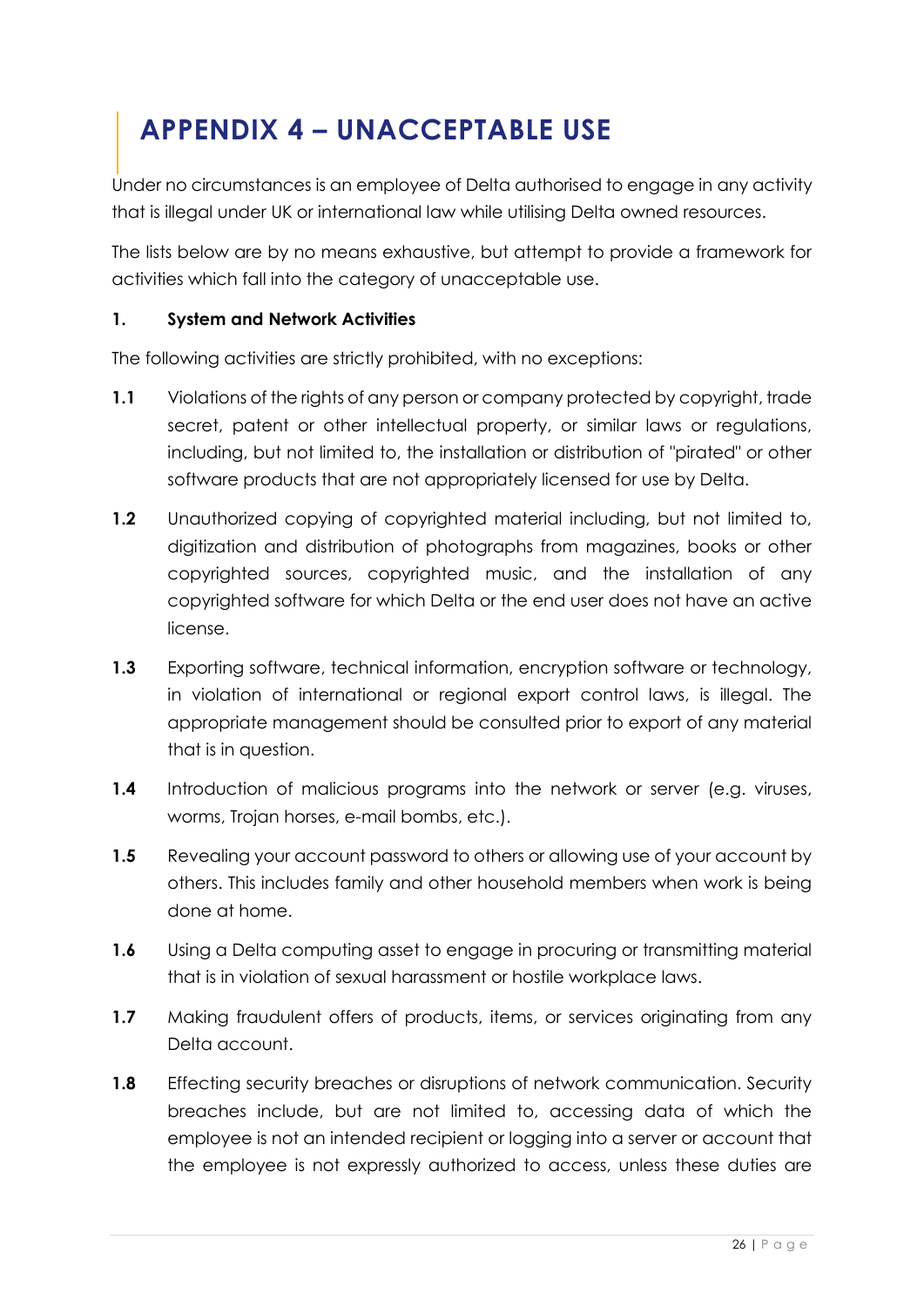within the scope of regular duties. For purposes of this section, "disruption" includes, but is not limited to, network sniffing, pinged floods, packet spoofing, denial of service, and forged routing information for malicious purposes.

- **1.9** Port scanning or security scanning is expressly prohibited unless prior notification to Delta is made.
- **1.10** Executing any form of network monitoring which will intercept data not intended for the employee's host, unless this activity is a part of the employee's normal job/duty.
- **1.11** Circumventing user authentication or security of any host, network or account.
- **1.12** Interfering with or denying service to any user other than the employee's host (for example, denial of service attack).
- **1.13** Using any program/script/command, or sending messages of any kind, with the intent to interfere with, or disable, a user's terminal session, via any means, locally or via the Internet/Intranet/Extranet.
- **1.14** Providing information about, or lists of, Delta's staff to outside parties.

### **2. Email and Communications Activities**

The following activities are strictly prohibited, with no exceptions:

- **2.1** Sending unsolicited email messages, including the sending of "junk mail" or other advertising material to individuals who did not specifically request such material (email spam).
- **2.2** Any form of harassment via email, telephone or paging, whether through language, frequency, or size of messages.
- **2.3** Unauthorised use, or forging, of email header information.
- **2.4** Solicitation of email for any other email address, other than that of the poster's account, with the intent to harass or to collect replies.
- **2.5** Use of unsolicited email originating from within Delta's networks of other Internet/Intranet/Extranet service providers on behalf of, or to advertise, any service hosted by Delta or connected via the Delta network.
- **2.6** Posting the same or similar non-Trust-related messages to large numbers of Usenet newsgroups (newsgroup spam).

Staff may be exempted from these restrictions during the course of their legitimate job responsibilities (e.g., systems administration staff may have a need to disable the network access of a host if that host is disrupting production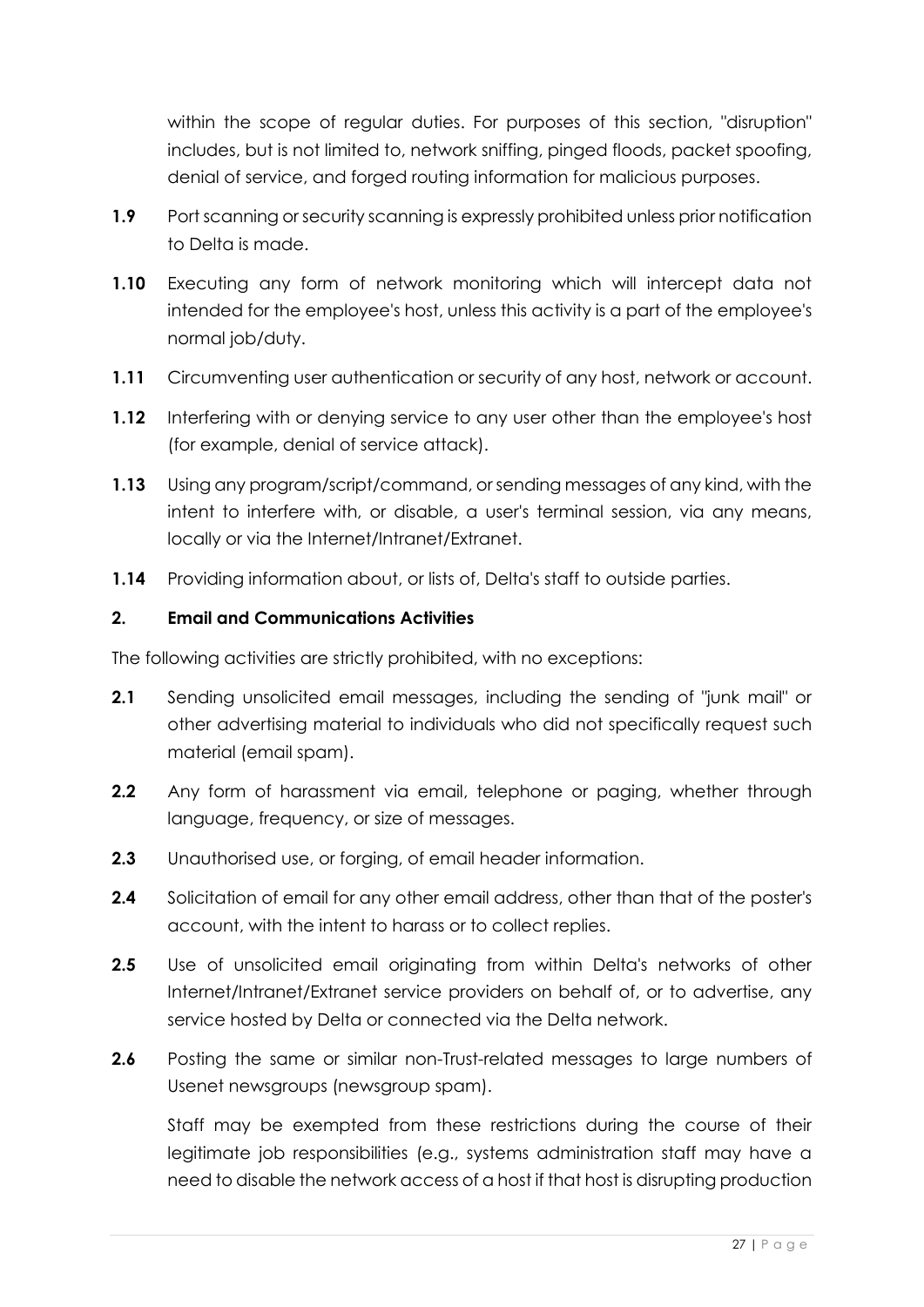services). Any exemption must be approved by your Line Manager before it is used.

**2.7** The automatic forwarding of Delta Trust emails to email addresses or account outside the Trust.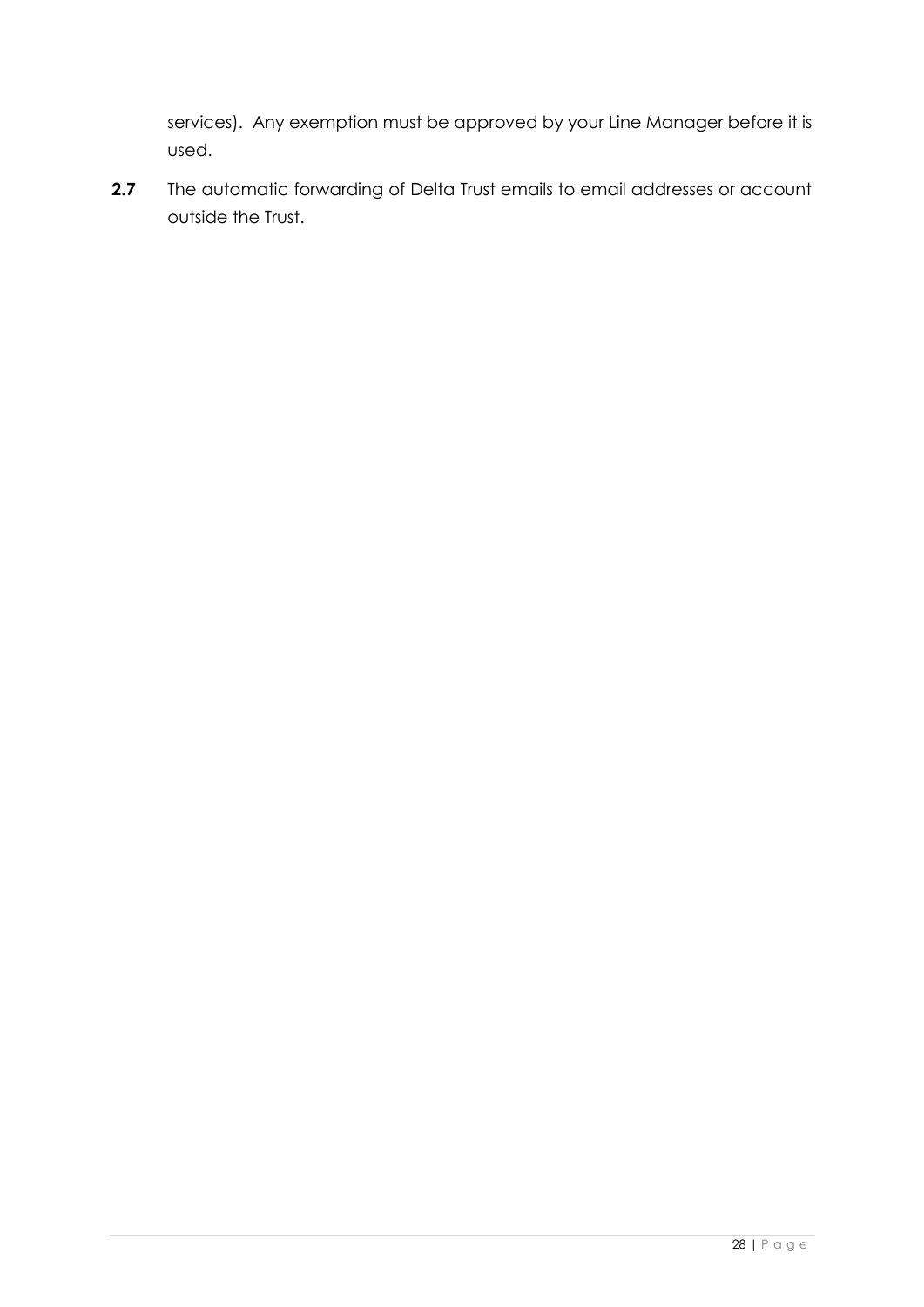# <span id="page-29-0"></span>**APPENDIX 5 – MANAGING THE INTERNET SAFELY GUIDANCE**

### **1. Internet Use Filtering System**

- **1.1** CITS will block access to Internet websites and protocols that are deemed inappropriate for Delta's environment. The following protocols and categories of websites will be blocked:
	- **1.1.1** Adult/Sexually Explicit Material;
	- **1.1.2** Advertisements & Pop-Ups;
	- **1.1.3** Chat and Instant Messaging;
	- **1.1.4** Gambling;
	- **1.1.5** Hacking;
	- **1.1.6** Illegal Drugs;
	- **1.1.7** Intimate Apparel and Swimwear;
	- **1.1.8** Peer to Peer File Sharing;
	- **1.1.9** Personals and Dating;
	- **1.1.10** Social Network Services;
	- **1.1.11** SPAM, Phishing and Fraud;
	- **1.1.12** Spyware;
	- **1.1.13** Tasteless and Offensive Content;
	- **1.1.14** Violence, Intolerance and Hate; and
	- **1.1.15** Certain, non-approved, Web Based Email.

### **2. Internet Use Filtering Rule Changes**

The CITS will periodically review and recommend changes to web and protocol filtering rules. Changes to web and protocol filtering rules will be recorded in CITS protocols and will be available on request to staff of Delta.

### **3. Internet Use Filtering Exceptions**

**3.1** If a site is mis-categorised, staff may request the site be un-blocked by submitting a change request to CITS. CITS will review the request and un-block the site if it is mis-categorised.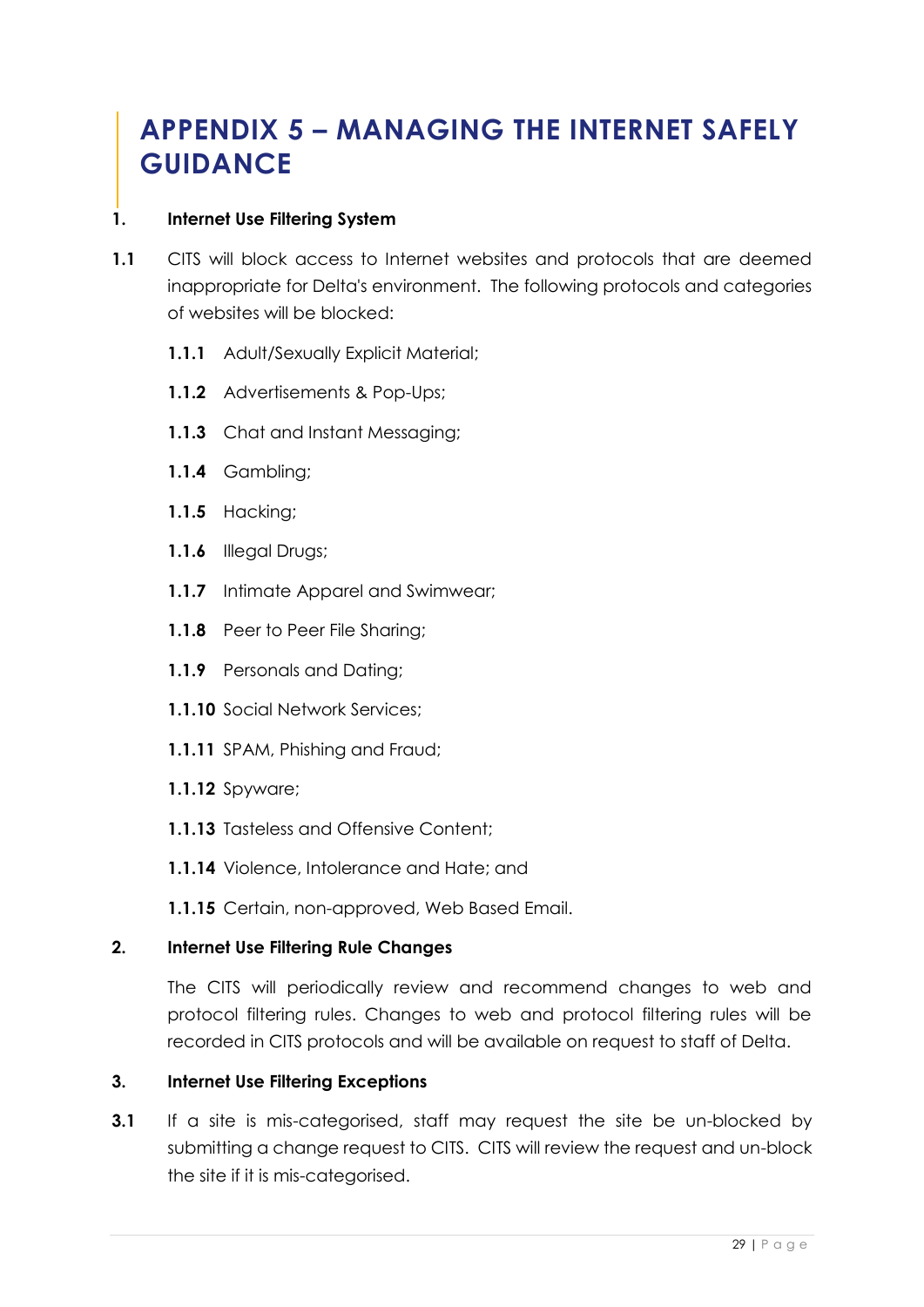**3.2** Staff may access blocked sites with permission if access is appropriate and necessary for Trust purposes. If an employee needs access to a site that is blocked and appropriately categorised, they must submit a request (via the ICT servicedesk) to their Academy Principal/Head of Academy/Line Manager for approval which is then actioned by CITS.

### **4. Students**

- **4.1** All students are advised to be cautious about the information given by others on sites, for example users not being who they say they are.
- **4.2** Students should avoid placing images of themselves (or details within images that could give background details) on such sites and to consider the appropriateness of any images they post due to the difficulty of removing an image once online.
- **4.3** Students are always reminded to avoid giving out personal details on such sites which may identify them or where they are (full name, address, mobile/home phone numbers, academy details, IM/email address, specific hobbies/interests).
- **4.4** Students are advised to set and maintain profiles on such sites to maximum privacy and deny access to unknown individuals.
- **4.5** Students are encouraged to be wary about publishing specific and detailed private thoughts online.
- **4.6** Our students are asked to report any incidents of bullying to a member of staff at the Academy.

### **5. Staff**

- **5.1** Staff may only create blogs, wikis or other online groups in order to communicate with students using the Microsoft Office 365 Cloud Platform or other systems approved by the Principal/Head of Academy.
- **5.2** An individual is free to talk about Delta and or their Academy. However, instances of Delta or the Academy being brought into disrepute may constitute misconduct or gross misconduct and disciplinary action will be taken. Staff should make clear whether they are communicating on behalf or the Academy or where opinions are their own.
- **5.3** An employee must not disclose confidential information relating to their employment at the Delta.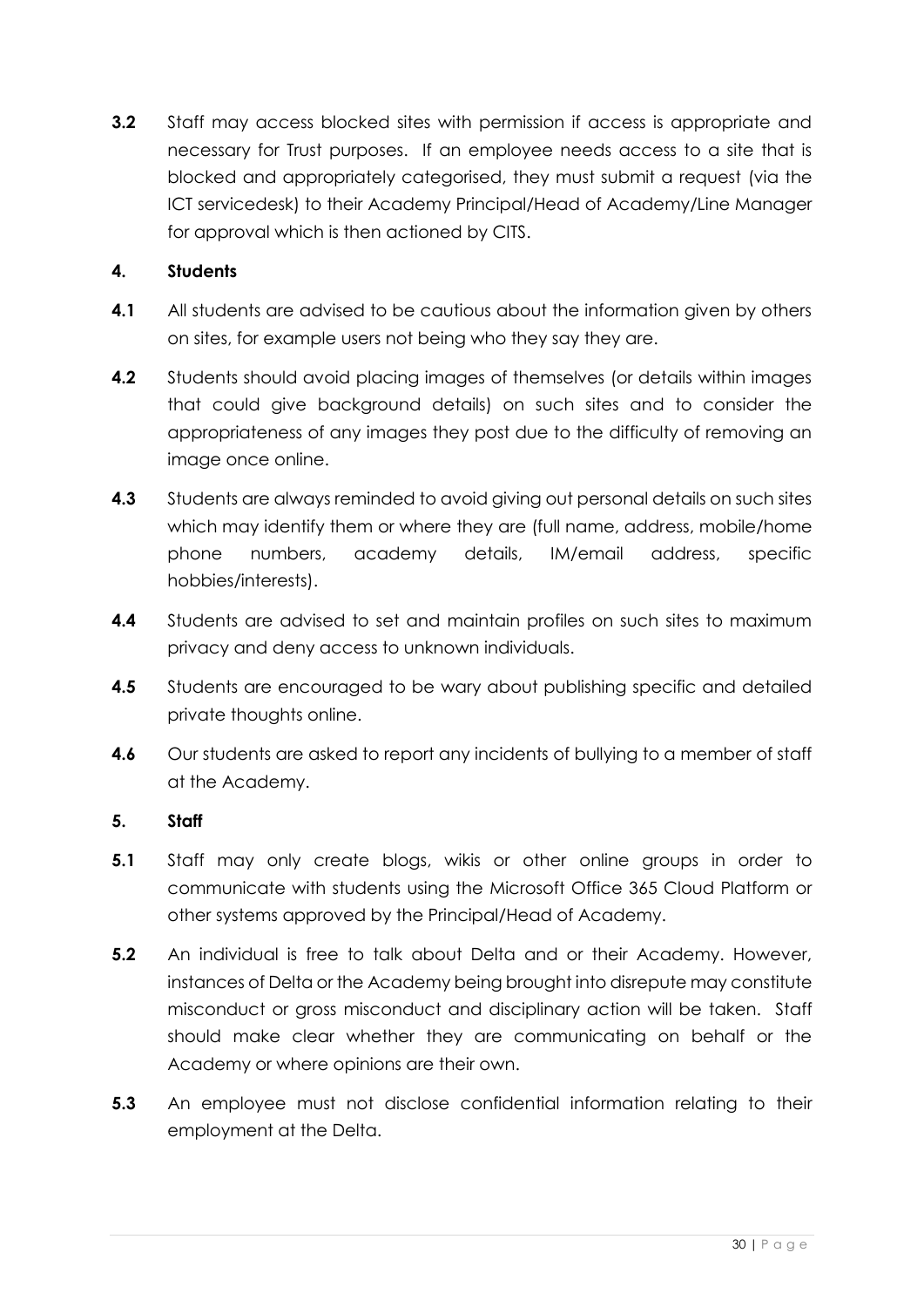- **5.4** Sites must not be used to verbally abuse staff or students. Privacy and feelings of others should be respected at all times. Staff should obtain the permission of individuals before posting contact details or pictures. Care should be taken to avoid using language which could be deemed as offensive to others.
- **5.5** If information on the site raises a cause for concern with regard to any conflict of interest, staff should raise the issue with their Line Manager.
- **5.6** If approached by a media contact about content on a site relating to Delta, staff should advise their line manager before taking any action.
- **5.7** Viewing and updating personal sites must not take place during working time unless agreed in advance as appropriate by your Line Manager. Access to Facebook is not permitted through any internet connection managed by Delta CITS (Core Information Technology Services) unless authorisation is obtained from CITS or your Line Manager.
- **5.8** Sites must not be used for accessing or sharing illegal content. Blogging from Delta's systems is subject to monitoring.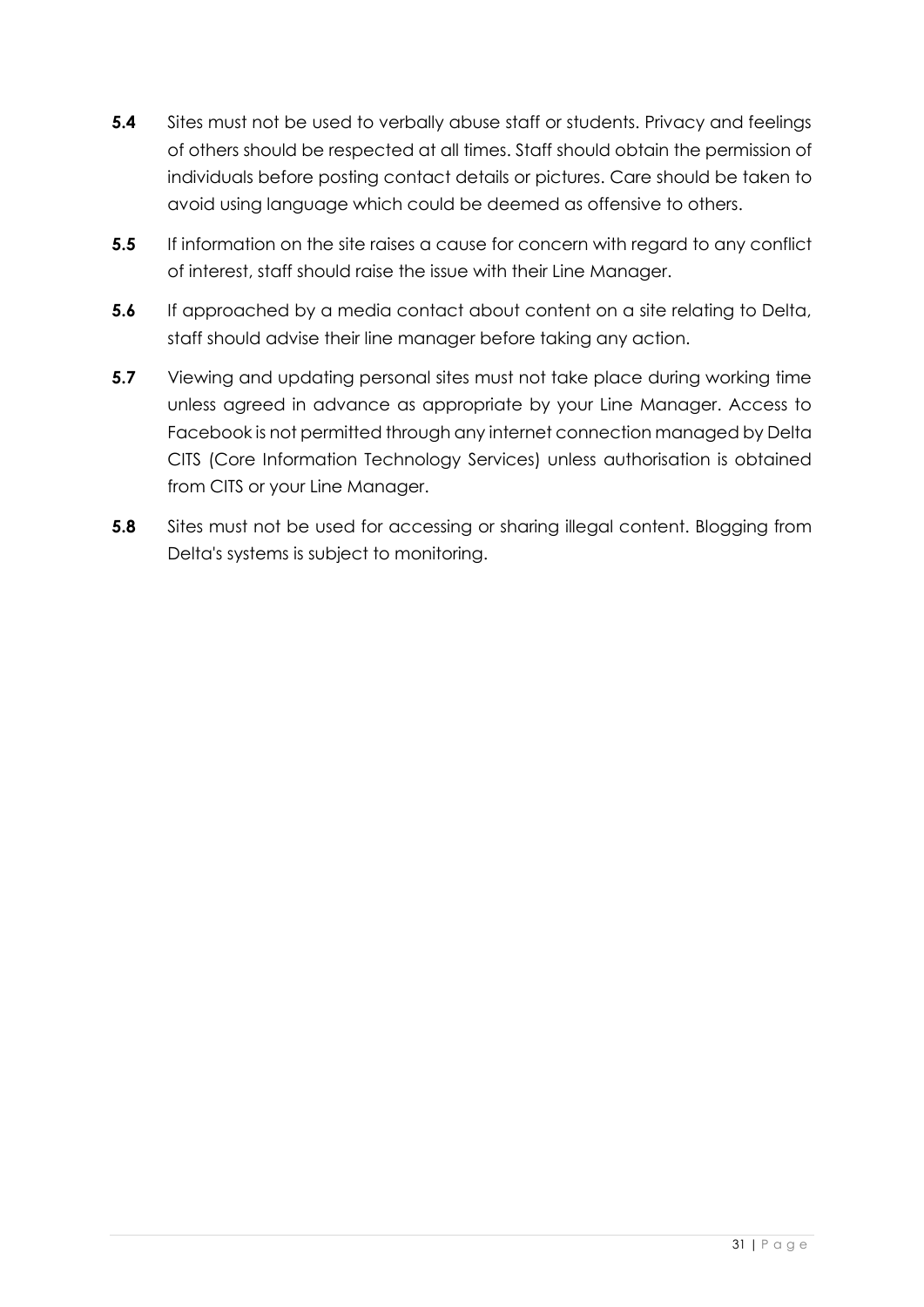# <span id="page-32-0"></span>**APPENDIX 6 – MICROSOFT TEAMS AND VIDEO CONFERENCING**

### **1. Microsoft Teams and Video Conferencing - Guidance**

- **1.1** Pupils/students could be asked to engage in online learning through the Microsoft 365 Platform (Teams) in the case or school closures or if there if an enhanced package of learning support available or allocated.
- **1.2** Permissions will be sought for activities outside of the normal routines of the academy.

**1.2.1** Permission is sought from parents and carers if their children are involved in video conferences.

**1.2.2** Permission is sought from parents and carers if their children are involved in video conferences with end-points outside of the Academy.

**1.3** All pupils/ students are supervised by a member of staff when video conferencing.

- **1.4** All pupils/ students are supervised by a member of staff when video conferencing with end-points beyond the Academy.
- **1.5** In Secondary, students should only use the Microsoft 365 Platform, in particular the Teams App and use the Delta email address to access video conferencing. The Academy keeps a record of video conferences, including date, time and participants.
- **1.6** Approval from the Principal/Head of Academy is sought prior to all video conferences within Academy.
- **1.7** The Academy conferencing equipment is not set to auto-answer and is only switched on for scheduled and approved conferences.
- **1.8** No part of any video conference is recorded in any medium without the written consent of those taking part.

### **2. Additional points to consider**

- **2.1** Participants in conferences offered by 3rd party organisations may not be DBS checked.
- **2.2** Conference supervisors need to be familiar with how to use the video conferencing equipment, particularly how to end a call if at any point any person taking part becomes unhappy with the content of the conference.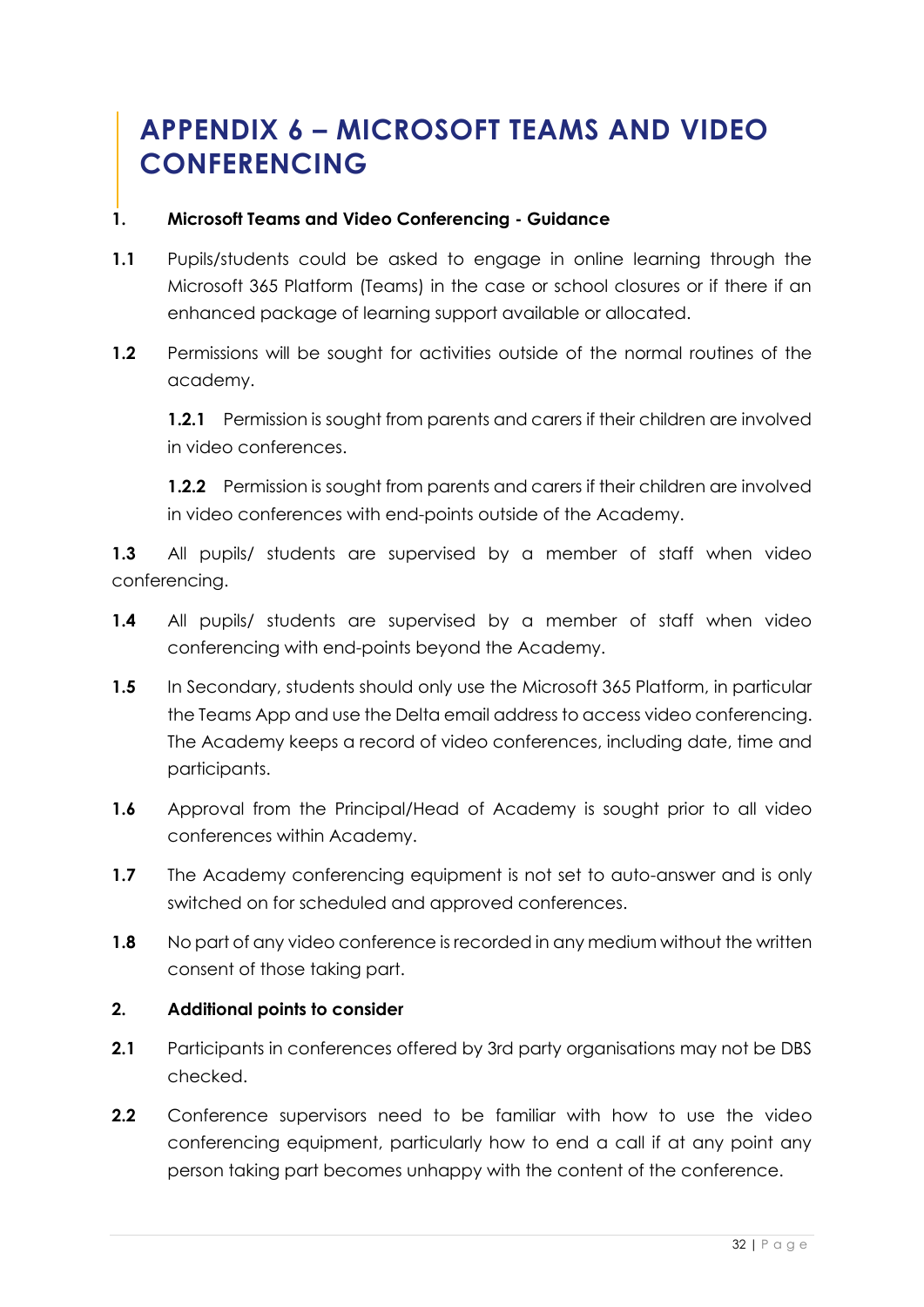# <span id="page-33-0"></span>**APPENDIX 7 – MOBILE TECHNOLOGIES GUIDANCE**

### **1. Laptops**

In order to minimise the potential risks, users must apply the following security controls:

- **1.1** The physical security of laptops is the personal responsibility of users who must take all reasonable precautions and be sensible and stay alert to the risks.
- **1.2** Users **must** keep laptops within their possession within sight whenever possible. They should never be left unattended in public view. Extra care should be taken in public places such as airports, railway stations or restaurants.
- **1.3** Where possible, laptops should be locked out of sight and must never be left unattended in a vehicle in public view. If absolutely necessary, it should be locked out of sight in the boot but it is generally safer for the user to take it with them.
- **1.4** Laptops should be carried and stored in a padded laptop computer bag or strong briefcase to reduce the chance of accidental damage. An ordinarylooking briefcase is also less likely to attract thieves than an obvious laptop bag.
- **1.5** In the event of loss or theft the Police must be notified immediately and Delta Core IT Service Desk informed as soon as practicable.
- **1.6** Information should not be stored on local hard drives unless there is no alternative.
- **1.7** Data encryption may be applied to all laptop hard drives owned by Delta.

### **2. Tablets, mobile phones and USB Sticks**

**2.1** These remain the property of Delta. In order to minimise any potential risks, users must apply the following security controls:

**2.1.1** USB sticks should not be used and data should always be saved to the OneDrive cloud facility in the Microsoft 365 Platform.

**2.1.2** Personal devices **must not** be connected to a laptop or desktop for any other purpose than re-charging the device.

**2.1.3** No protectively marked information may be stored on a Mobile device unless it is encrypted and the device is locked with a PIN code.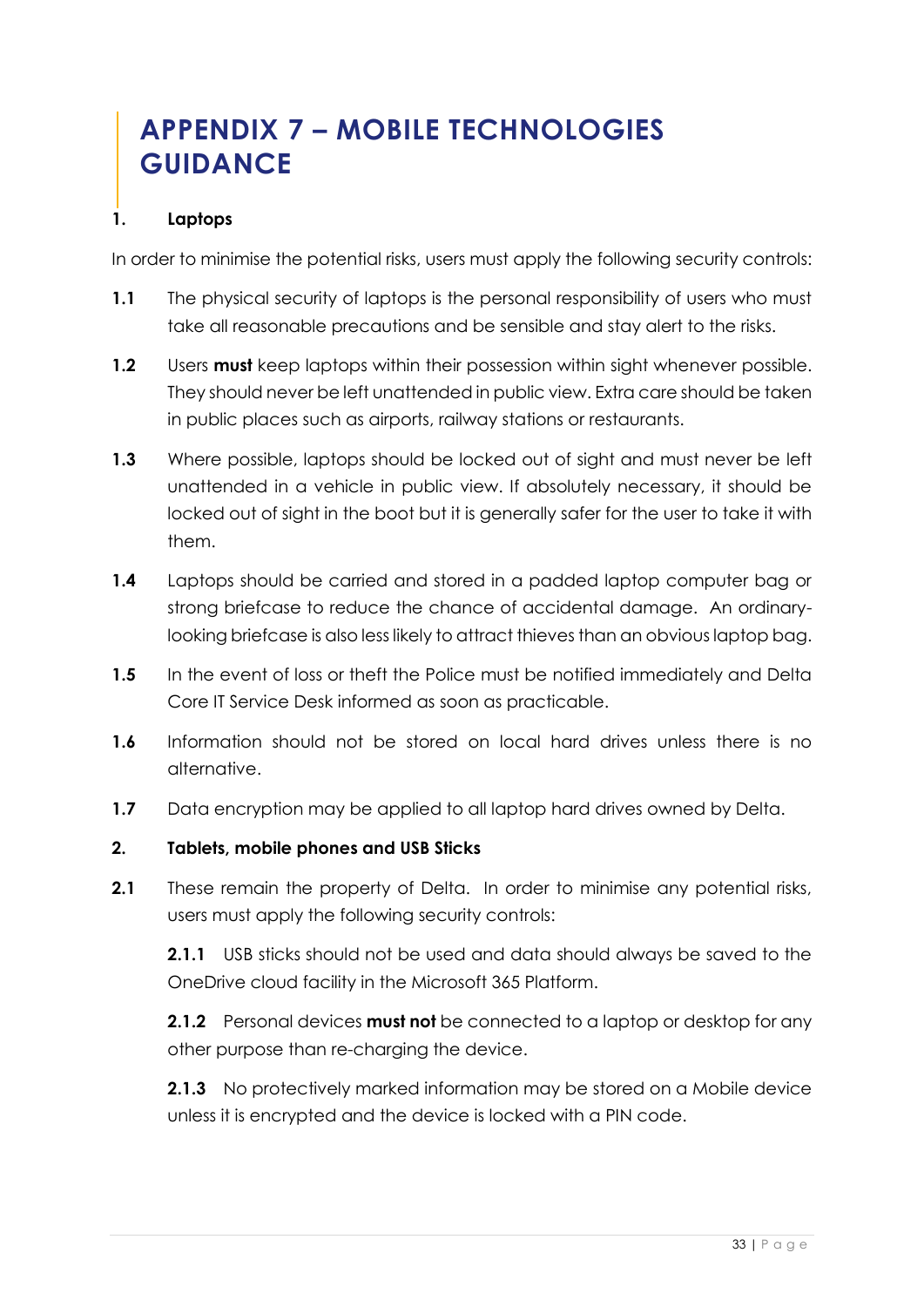**2.1.4** It is the user's responsibility to ensure that sensitive information, is not be held on a mobile device for longer than is necessary. Sensitive information should not be included within the body of an email.

**2.1.5** All spam, chain and other junk emails are subject to Delta's email policy.

**2.1.6** The downloading of unauthorised software on to a Delta Device is prohibited.

**2.1.7** Staff **must** report any suspected virus to the Delta Core ICT Service desk immediately and students should report this to their Learning Manager/relevant member of SLT/Line Manager.

**2.2** Staff and students must take all appropriate steps to protect the mobile device from loss, theft or damage. These steps include, but are not limited to:

**2.2.1** The mobile device **must not** be left unattended in public view in a vehicle,

**2.2.2** The mobile device **must not** be left unattended in a public place.

**2.2.3** The keypad **must** be locked at all times when the mobile device is not in use.

**2.2.4** It is recommended that mobile devices are password/pin protected.

**2.2.5** Users should be aware that Delta may deploy software to monitor the use of removable media devices and the transfer of information to and from all removable media devices and Delta owned IT equipment. It may prohibit the use of devices that have not been recorded on the Delta IT Asset Register. Management reports may be generated and used to support internal and external audit.

**2.2.6** Damaged, faulty or infected devices must not be used.

**2.2.7** Up-to date virus and malware checking software must be operational on both the machine from which the information is taken and the machine on to which the data is to be loaded. In order to implement this, it is necessary to regularly plug laptops into the Delta network.